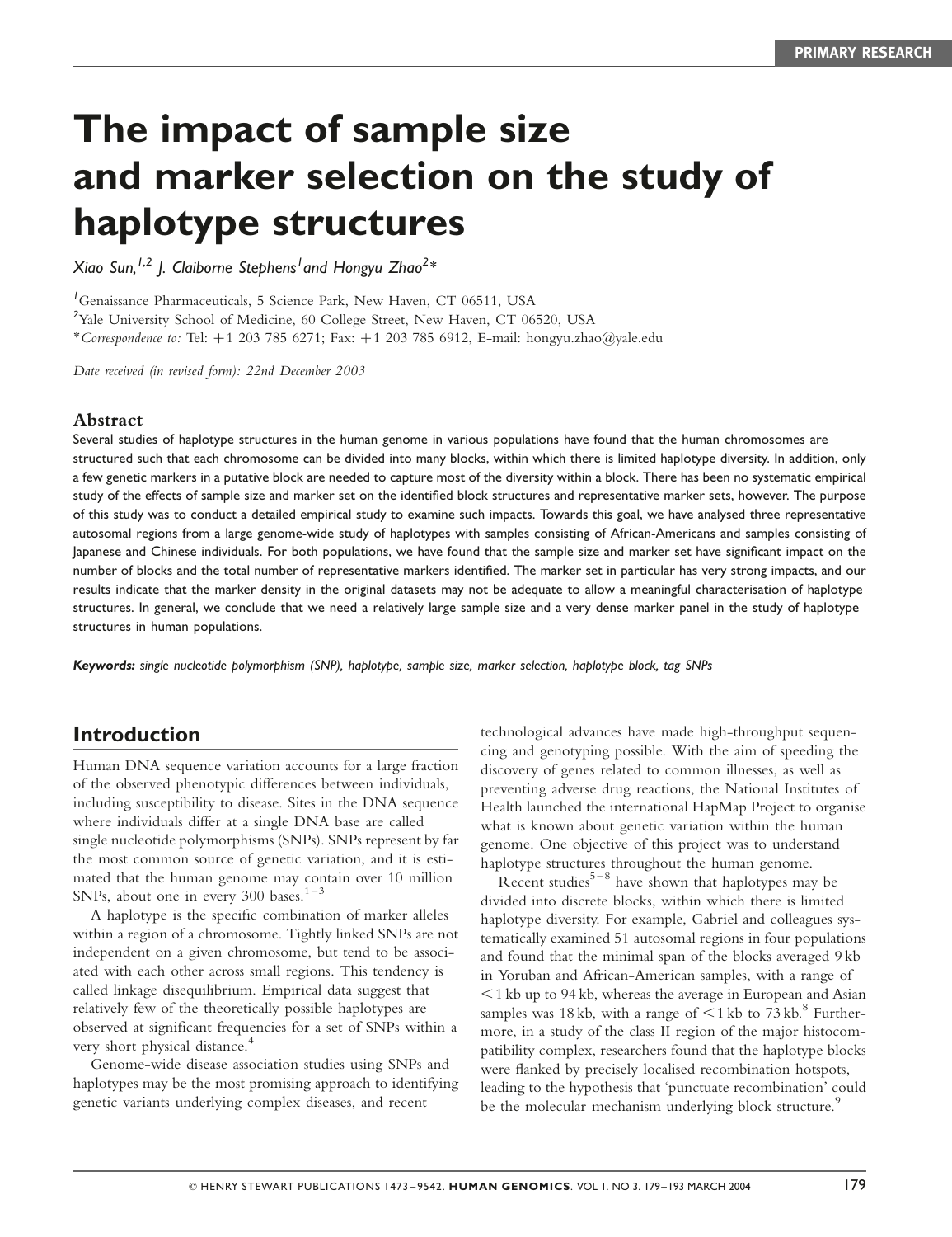One attractive feature of statistical association methods based on haplotype blocks is the idea that, although blocks may contain a large number of SNPs, only a few SNPs are needed to uniquely identify the haplotypes in a block. This much smaller subset of SNPs, which are termed 'haplotype tagging SNPs' (htSNPs), can be used to explain a large proportion of diversity. Tag SNPs make it unnecessary to genotype all the SNPs in a given region and therefore represent an economic approach to genome-wide association studies. Zhang *et al.*<sup>10</sup> studied the power of different association tests in a variety of disease models by using Tag SNPs and concluded that the genotyping efforts can be significantly reduced without much loss of power.

Despite these findings of block-like structures in the human genome, there is no universally accepted definition of haplotype blocks. In fact, each study has its own definition. Different definitions of haplotype blocks include: (1) a continuous set of markers in which the average pairwise D' is greater than some predetermined threshold;<sup>11</sup> (2) a region where a small number of common haplotypes account for the majority of the chromosomes;  $6,12$  (3) regions with both limited haplotype diversity and strong linkage disequilibrium but allowing several markers to be skipped; $^7$  and (4) regions with absolutely no evidence for historical recombination between any pair of SNPs.<sup>13</sup> Therefore, block definition remains subjective and arbitrary, and it is not yet clear how to compare haplotype blocks between studies. Furthermore, each method varies in terms of the SNP minor allele frequency threshold used. The most appropriate definition may depend on how the inferred blocks are used, such as whether the identified blocks will be used to infer recombination hot spots or to identify regions that are associated with disease. Moreover, recent studies suggest that there may be non-trivial departures from block structures.<sup>14</sup>

Despite extensive empirical studies on haplotype blocks, one issue that has not been well addressed is the impact of sample size on the assessment of haplotype block structure. In some previous studies, blocks were identified based on a small set of chromosomes and may not provide a comprehensive representation of the whole population. For example, the chromosome 21 study only examined 20 independent chromosomes from diverse populations.<sup>6</sup> The largest dataset reported to date contains samples from 275 individuals, leading to 400 independent chromosomes.<sup>8</sup> It is not known, however, how many individuals are sufficient to get reliable characterisation of haplotype block structures.

In addition, the effect of SNP marker selection on the inferred haplotype block structures has not been well studied either. To date, the density of SNPs analysed has ranged from approximately one marker per kilobase<sup>6,9</sup> to one marker per 15 kb.<sup>7</sup> Published results suggest that a denser marker panel tends to give rise to a larger number of shorter blocks,<sup>6</sup> whereas a sparser marker panel generates fewer longer blocks.7,8 Furthermore, the block boundaries and Tag SNPs

may substantially change, even if we keep the SNP density constant but select a different set of SNPs. In a recent study by Wall and Pritchard,<sup>15</sup> they found using simulations that marker density is more important than sample size for inferring haplotype structures.

One of the objectives of the HapMap project is to understand population differences in their haplotype structures. It is important to compare haplotype blocks in different populations and to examine whether the same set of Tag SNPs can be used in different populations to capture haplotype diversities. Existing data have shown that the blocks in a Yoruban population from Nigeria are generally the same as, but shorter than, those in European and Asian populations.<sup>8</sup> If different populations indeed share similar haplotype block structures, one broad map would be sufficient. If the populations are different enough, however, it might be necessary to construct population-specific haplotype maps.

These are very important questions requiring answers, and the data collected from the HapMap project may help us to gain a better understanding of these issues. In the current study, we focused on the impact of sample size and SNP marker selection on the haplotype block partitioning and Tag SNP selections in a sample consisting of African-Americans and a sample consisting of Japanese and Chinese people.

### Materials and methods

#### Datasets

SNP genotype data of 51 autosomal regions that collectively span  $\sim$  0.4 per cent of the human genome from African-American samples (called population B in the original study) and from Japanese and Chinese samples (called population C in the original study) were downloaded from the following website: http://www.genome.wi.mit.edu/mpg/hapmap/ hapstruc.html. A detailed description of the data can be found in the paper by Gabriel et al.,<sup>8</sup> Population B contains 50 samples from unrelated African-Americans and population C includes 42 samples from unrelated individuals of Japanese and Chinese origin. This is the largest public dataset available to date.

In order to examine the impact of sample size and marker selection on haplotype block boundaries and Tag SNPs, three regions from the above database were chosen in our study. Region 52a spans 237.22 kb on chromosome 22 and contains 46 SNPs for population B and 45 SNPs for population C. Region 42a is 409.92 kb long and is located on chromosome 15, it includes 100 SNPs for population B and 99 SNPs for population C. Region 31a is the shortest of the three. It is on chromosome 9, is 181.98 kb long and has 23 SNPs for population B and 25 SNPs for population C. The density of the markers in these three regions is one SNP per 4 to 8 kb. We chose these three regions because they represent small, medium and large numbers of SNPs within a given region in this dataset.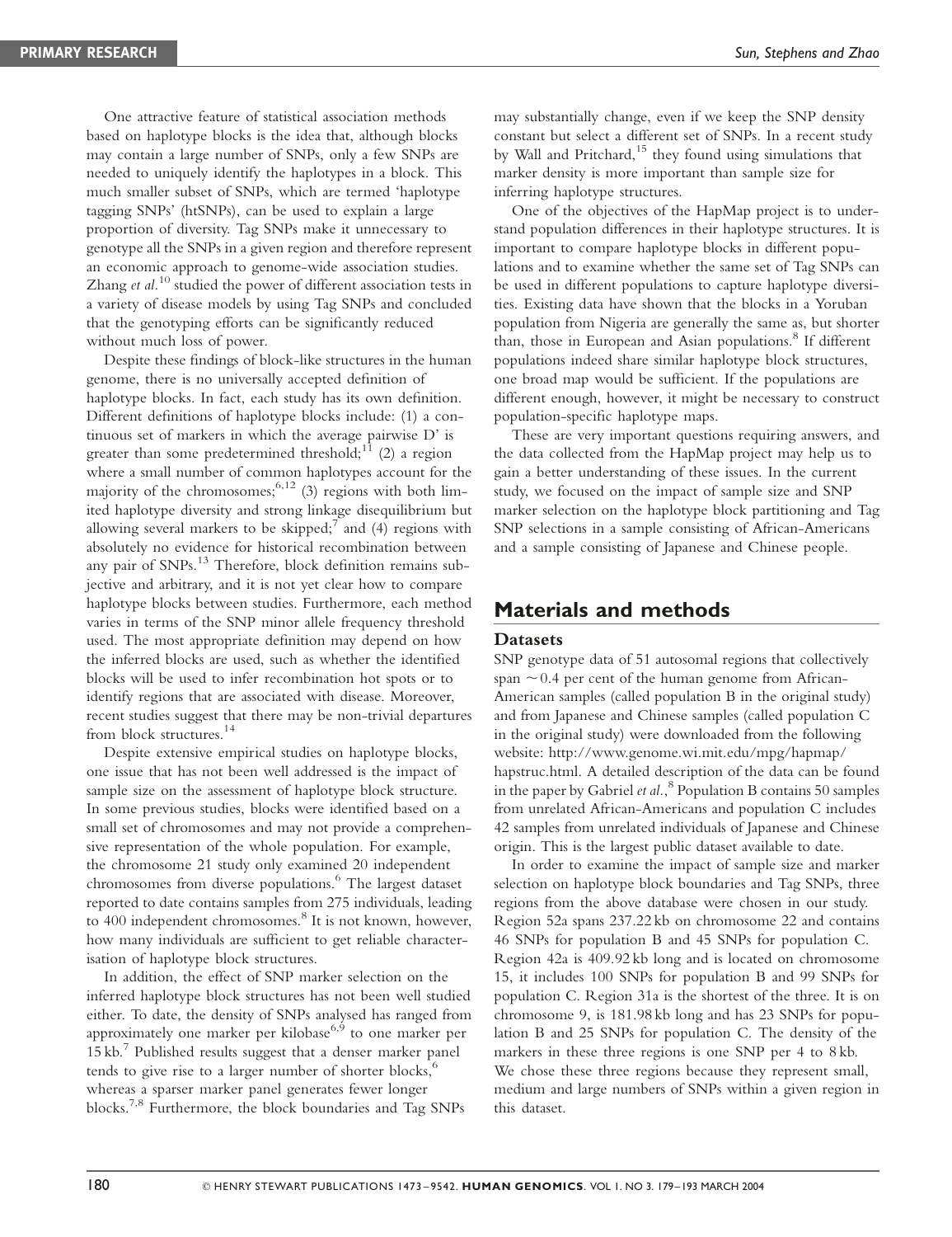### Haplotype block partitioning and Tag SNP selections

To obtain haplotype boundaries and Tag SNPs, we used 'HapBlock', a dynamic programming algorithm for haplotype block partitioning with minimum number of Tag SNPs developed by Zhang et al.,<sup>12</sup> The following parameters were used in our analysis: the input data type was genotype data; the method for block definition was the one used in Patil et al.,<sup>6</sup> the threshold to define the block was set at 0.8; the threshold to define the common haplotype was set at 0.099; the method to find the Tag SNPs was the haplotype block diversity introduced by Johnson et  $al$ ;<sup>16</sup> and the threshold to find the Tag SNPs was set at 0.9.

### Impact of sample size

To examine the impact of sample size on the identified haplotype structures, we randomly selected 10, 20, 30 and 40 individuals out of 50 African-Americans in population B and repeated the random selection 100 times. For each randomly selected sample, we took their SNP genotype data in regions 52a, 42a and 31a and ran the HapBlock program to identify the number of blocks, the block boundaries and the Tag SNPs for each block. The same procedures were applied to population C, which included 42 unrelated Japanese and Chinese people. These results were used to assess the effect of sample size on haplotype block structures.

### Impact of marker selection

Random marker selection. To study the impact of marker selection on the assessment of haplotype block structures, we carried out random selection on SNP markers for the three regions. Because region 52a contains 46 SNPs for population B (African-American) and 45 SNPs for population C (Japanese and Chinese), we randomly selected 10, 20, 30 and 40 SNPs for each population and repeated random selection 100 times. For region 42a, which includes 100 SNPs for population B and 99 SNPs for population C, we randomly selected 20, 40, 60 and 80 SNPs for each population and repeated this 100 times. Similarly for region 31a, where there are 23 SNPs for population B and 25 SNPs for population C, we randomly selected 5, 10, 15 and 20 SNPs for each population and repeated this 100 times. For each marker set selected, we ran the HapBlock program to identify the total number of blocks, the block boundaries and the Tag SNPs for each block.

Sequential marker selection. Since an SNP could only be a boundary marker in the event that it was in the subset chosen, comparing block boundaries among totally different sets of SNP markers is difficult. In order to further investigate the underlying mechanism explaining why higher density markers usually give rise to more, smaller blocks than is the case for lower density markers, we applied a sequential marker selection method to 46 SNPs on chromosome region 52a from the African-American population. First, we randomly selected

ten SNPs out of the original 46 SNPs to identify block structures. Secondly, we randomly selected another ten SNPs out of the 36 remaining SNPs and combined them with the previously selected 10 SNPs to identify block structures. Then, we randomly selected another 10 SNPs out of the 26 remaining SNPs and combined them with the previously selected 20 SNPs to do the analysis. Lastly, we randomly selected 10 more SNPs out of the 16 remaining SNPs and combined them with the previously selected 30 SNPs to identify block structures. This simulation approach ensured that the lower density marker set is a subset of the higher density marker set. The whole selection process was repeated 100 times. Comparisons of the block boundary results were based on these results.

### Block boundary and Tag SNP comparisons

In the comparison of block boundaries, we counted the frequency of each SNP that was used as the starting or ending position of the block boundaries in the results based on 100 randomly selected samples. Comparing Tag SNPs is more complicated than comparing block boundaries because the Tag SNPs are not unique for each block. In other words, there is usually more than one set of Tag SNPs (see Appendix A for a Tag SNP example) in a block. Therefore, to incorporate the multiplicities of the Tag SNPs, for the results from each randomly selected sample, we counted the frequency of each SNP that was selected as a Tag SNP across all Tag SNP sets and divided this frequency by the number of Tag SNP sets in each block and the total number of blocks in the region. Based on the 100 randomly selected samples, we then calculated the mean weighted frequency for each SNP.

### **Results**

### Haplotype block partitioning based on the observed data

Using the observed genotype data, region 52a was partitioned into nine blocks with a total of 19 Tag SNPs for the African-Americans (population B) and six blocks with a total of ten Tag SNPs for the Japanese and Chinese (population C). Region 42a, however, was divided into 16 blocks with a total of 33 Tag SNPs for African-Americans and 14 blocks with a total of 22 SNPs for Japanese and Chinese. As with region 31a, both populations had three blocks and six Tag SNPs (see appendix for detailed block information using region 52a as an example).

Inspection of all 51 autosomal regions in the Gabriel et al. data set reveals that, in general, chromosomal regions were partitioned into more blocks and had more tag SNPs based on the African-American samples than those based on the Japanese and Chinese samples. In addition, for both populations, the total number of Tag SNPs increases as the number of blocks increases (data not shown).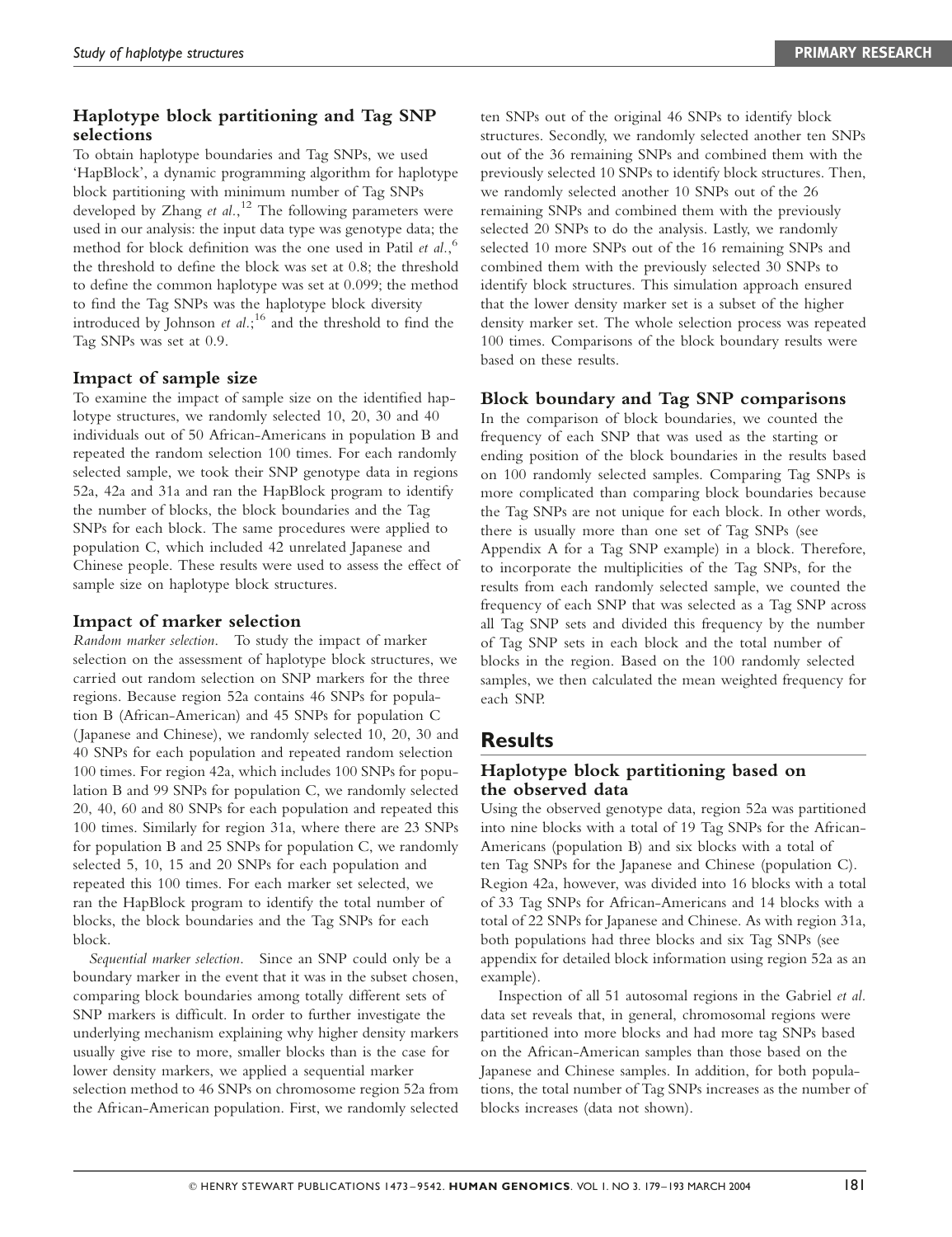#### Impact of sample size

Table 1 summarises the results of the number of blocks when we randomly selected 10, 20, 30 and 40 individuals 100 times from each population. For example, in the upper left

panel of Table 1, column 'ran10' corresponds to the results based on 100 simulated datasets consisting of ten individuals. The sum did not add up to 100 because the HapBlock program we used for block partitioning would tend to fail when

| <b>Table 1.</b> Frequency of the number of blocks in which the number of individuals is varied in simulations |  |
|---------------------------------------------------------------------------------------------------------------|--|
| Region 52a (Chromosome 22, 237.22 kb)                                                                         |  |

|                | African-American<br>50 individuals, 46 SNPs, 9 blocks |                |                   |       | Japanese & Chinese<br>42 individuals, 45 SNPs, 6 blocks |       |       |       |
|----------------|-------------------------------------------------------|----------------|-------------------|-------|---------------------------------------------------------|-------|-------|-------|
| # blocks       | ran10                                                 | ran20          | ran <sub>30</sub> | ran40 | ran10                                                   | ran20 | ran30 | ran40 |
| 10             |                                                       | 4              | 24                | 36    |                                                         |       |       |       |
| 9              |                                                       | 31             | 53                | 49    |                                                         |       |       |       |
| 8              | 6                                                     | 49             | 23                | 15    |                                                         |       |       |       |
| $\overline{7}$ | 21                                                    | 14             |                   |       |                                                         |       | 6     | 12    |
| 6              | 55                                                    | $\overline{2}$ |                   |       |                                                         | 36    | 75    | 88    |
| 5              | 17                                                    |                |                   |       | $\overline{4}$                                          | 51    | 19    |       |
| $\overline{4}$ |                                                       |                |                   |       | 51                                                      | 13    |       |       |
| 3              |                                                       |                |                   |       | 42                                                      |       |       |       |
| $\overline{2}$ |                                                       |                |                   |       |                                                         |       |       |       |
| Sum*           | 99                                                    | 100            | 100               | 100   | 98                                                      | 100   | 100   | 100   |

#### Region 42a (Chromosome 15, 409.92 kb)

|             | African-American |                |                                     |       | Japanese & Chinese                 |       |       |       |       |  |  |
|-------------|------------------|----------------|-------------------------------------|-------|------------------------------------|-------|-------|-------|-------|--|--|
|             |                  |                | 50 individuals, 100 SNPs, 16 blocks |       | 42 individuals, 99 SNPs, 14 blocks |       |       |       |       |  |  |
| # of blocks | ran10            | ran20          | ran30                               | ran40 |                                    | ran10 | ran20 | ran30 | ran40 |  |  |
| 19          |                  | $\overline{2}$ | 10                                  | 5     |                                    |       |       |       |       |  |  |
| 18          |                  |                | 12                                  | 19    |                                    |       |       |       |       |  |  |
| 17          |                  | 18             | 42                                  | 53    |                                    |       |       |       |       |  |  |
| 16          |                  | 38             | 34                                  | 23    |                                    |       |       |       |       |  |  |
| 15          |                  | 25             | $\overline{2}$                      |       |                                    |       |       |       |       |  |  |
| 14          | 14               | 10             |                                     |       |                                    |       |       |       |       |  |  |
| 13          | 24               |                |                                     |       |                                    |       |       |       | 23    |  |  |
| 12          | 30               |                |                                     |       |                                    |       | 5     | 13    | 49    |  |  |
| 11          | 22               |                |                                     |       |                                    |       | 16    | 36    | 27    |  |  |
| 10          | 5                |                |                                     |       |                                    |       | 33    | 37    | 1     |  |  |
| 9           |                  |                |                                     |       |                                    | 13    | 41    | 14    |       |  |  |
| 8           |                  |                |                                     |       |                                    | 26    | 5     |       |       |  |  |
| 7           |                  |                |                                     |       |                                    | 38    |       |       |       |  |  |
| 6           |                  |                |                                     |       |                                    | 14    |       |       |       |  |  |
| 5           |                  |                |                                     |       |                                    |       |       |       |       |  |  |
| Sum*        | 96               | 100            | 100                                 | 100   |                                    | 92    | 100   | 100   | 100   |  |  |

#### Region 31a (Chromosome 9, 181.98 kb)

|                | African-American                  |       |       |       | Japanese & Chinese                |       |       |       |  |
|----------------|-----------------------------------|-------|-------|-------|-----------------------------------|-------|-------|-------|--|
|                | 50 individuals, 23 SNPs, 3 blocks |       |       |       | 42 individuals, 25 SNPs, 3 blocks |       |       |       |  |
| $#$ of blocks  | ran10                             | ran20 | ran30 | ran40 | ran10                             | ran20 | ran30 | ran40 |  |
| 5              |                                   |       |       |       |                                   | 3     |       |       |  |
| 4              | 2                                 | 23    | 23    | 29    |                                   | 9     | 12    | 4     |  |
| 3              | 29                                | 63    | 74    | 69    | 15                                | 61    | 79    | 96    |  |
| $\overline{2}$ | 64                                | 13    | 3     | 2     | 60                                | 23    | 8     |       |  |
|                |                                   |       |       |       |                                   |       |       |       |  |
| Sum*           | 95                                | 100   | 100   | 100   | 75                                | 96    | 100   | 100   |  |

\*Sum does not always add up to 100. See results part for detailed explanation.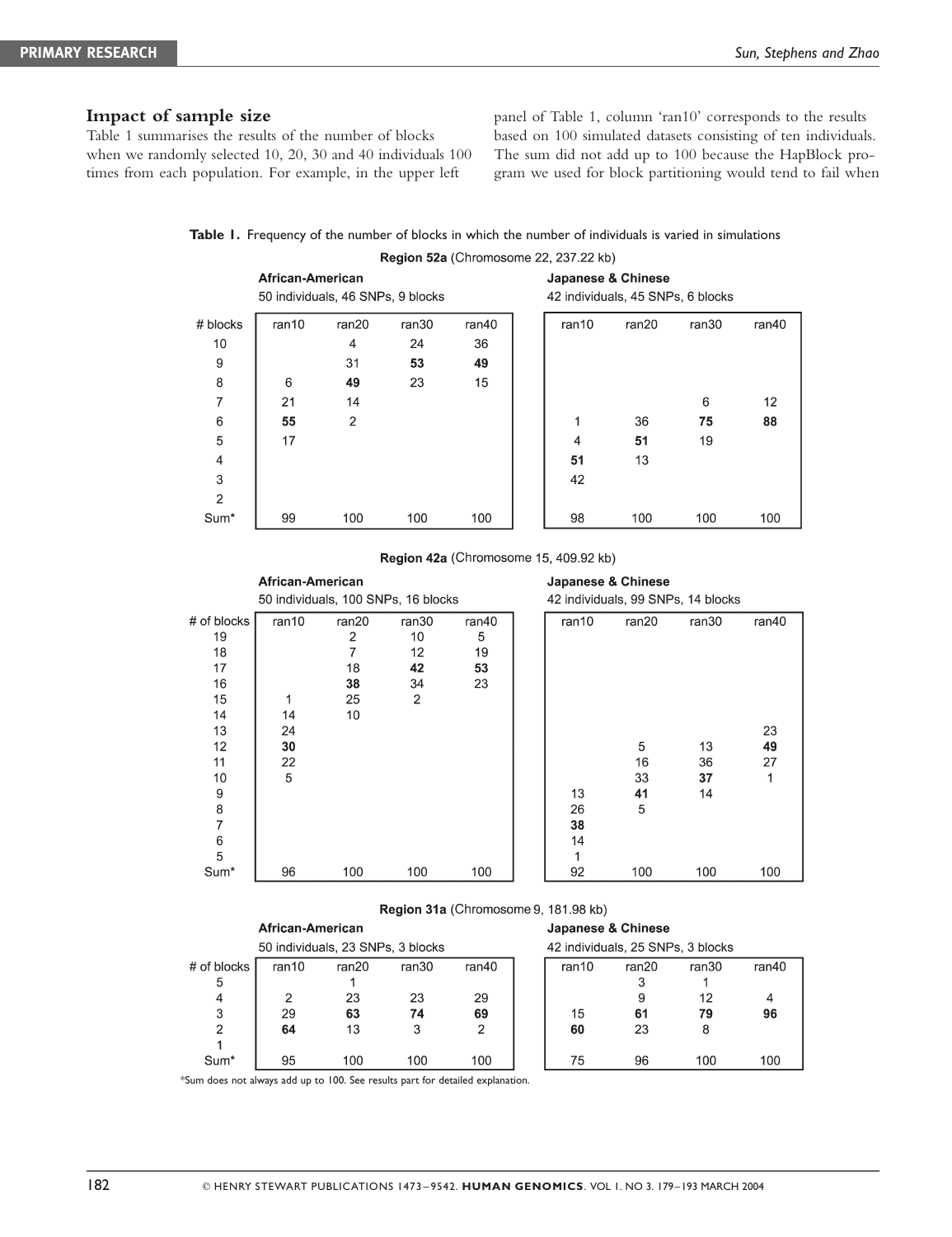we had few individuals or few markers included in the sample. Among the 99 simulated samples with HapBlock results, region 52a was partitioned into five blocks 17 times, six blocks 55 times, seven blocks 21 times, and eight blocks six times. If we focus on the trend of modes for each sample size based on 100 simulated samples, it is apparent that the number of blocks generally increases as we include more individuals in the sample. With the original 50 African-Americans, region 52a was partitioned into nine blocks. When we included only ten people, most of the times we obtained six blocks for this region. When we increased the sample size to 20 people, most of the times the region was partitioned into eight blocks. When the sample size grew to 30 and 40, most of the times the region was partitioned into nine blocks, the same as that in needed for this given set of markers to infer the number of blocks.

We also examined the sample size effect on the total number of Tag SNPs associated with block partitioning, and the results are summarised in Table 2. Similar to the results summarised in Table 1, the total number of Tag SNPs increases as the sample size increases. A shorter region with fewer SNPs, such as region 31a, seems to require fewer individuals than a longer region with more SNPs, such as regions 52a and 42a, to identify a similar number of Tag SNPs as the original sample. In fact, the inferred number of blocks and Tag SNPs did not level off in region 42a in either population, indicating that our sample size may not have been adequate to define a set of Tag SNPs for this region. Statistical comparisons based

Table 2. Frequency of the total number of Tag SNPs when the number of individuals is varied in simulations

|                        | African-American<br>50 individuals, 46 SNPs,<br>total 19 Tag SNPs |                |     |                                      | Japanese & Chinese<br>42 individuals, 45 SNPs,<br>total 10 Tag SNPs |                |                         | African-American<br>50 individuals, 100 SNPs,<br>total 33 Tag SNPs |                        |                |                         | Japanese & Chinese<br>42 individuals, 99 SNPs,<br>total 22 Tag SNPs |                |                         |                |                         |     |
|------------------------|-------------------------------------------------------------------|----------------|-----|--------------------------------------|---------------------------------------------------------------------|----------------|-------------------------|--------------------------------------------------------------------|------------------------|----------------|-------------------------|---------------------------------------------------------------------|----------------|-------------------------|----------------|-------------------------|-----|
| Total # of<br>Tag SNPs | ran10 ran20 ran30 ran40                                           |                |     |                                      |                                                                     |                | ran10 ran20 ran30 ran40 |                                                                    | Total # of<br>Tag SNPs |                | ran10 ran20 ran30 ran40 |                                                                     |                | ran10 ran20 ran30 ran40 |                |                         |     |
| 20                     |                                                                   |                | 4   | 5                                    |                                                                     |                |                         |                                                                    | 38                     |                |                         | 1                                                                   | 2              |                         |                |                         |     |
| 19                     |                                                                   |                | 18  | 25                                   |                                                                     |                |                         |                                                                    | 37                     |                | 2                       | $\overline{2}$                                                      | 1              |                         |                |                         |     |
| 18                     |                                                                   | 13             | 29  | 37                                   |                                                                     |                |                         |                                                                    | 36                     |                | 2                       | 8                                                                   | 9              |                         |                |                         |     |
| 17                     |                                                                   | 37             | 31  | 26                                   |                                                                     |                |                         |                                                                    | 35                     |                | 4                       | 16                                                                  | 22             |                         |                |                         |     |
| 16                     | 1                                                                 | 26             | 15  | $\overline{7}$                       |                                                                     |                |                         |                                                                    | 34                     |                | 6                       | 21                                                                  | 39             |                         |                |                         |     |
| 15                     | 5                                                                 | 16             | 3   |                                      |                                                                     |                |                         |                                                                    | 33                     |                | 18                      | 29                                                                  | 25             |                         |                |                         |     |
| 14                     | 9                                                                 | 6              |     |                                      |                                                                     |                |                         |                                                                    | 32                     |                | 19                      | 13                                                                  | $\overline{2}$ |                         |                |                         |     |
| 13                     | 24                                                                | $\overline{2}$ |     |                                      |                                                                     |                |                         |                                                                    | 31                     |                | 18                      | 8                                                                   |                |                         |                |                         |     |
| 12                     | 33                                                                |                |     |                                      |                                                                     |                |                         |                                                                    | 30                     |                | 13                      | $\overline{2}$                                                      |                |                         |                |                         |     |
| 11                     | 21                                                                |                |     |                                      |                                                                     | 1              | 11                      | 14                                                                 | 29                     | 2              | 7                       |                                                                     |                |                         |                |                         |     |
| 10                     | 6                                                                 |                |     |                                      |                                                                     | 35             | 78                      | 86                                                                 | 28                     | $\overline{4}$ | 8                       |                                                                     |                |                         |                |                         |     |
| 9                      |                                                                   |                |     |                                      | 4                                                                   | 46             | 11                      |                                                                    | 27                     | 10             | $\overline{2}$          |                                                                     |                |                         |                |                         |     |
| 8                      |                                                                   |                |     |                                      | 23                                                                  | 16             |                         |                                                                    | 26                     | 9              |                         |                                                                     |                |                         |                |                         |     |
| 7                      |                                                                   |                |     |                                      | 43                                                                  | $\overline{2}$ |                         |                                                                    | 25                     | 14             |                         |                                                                     |                |                         |                |                         |     |
| 6                      |                                                                   |                |     |                                      | 27                                                                  |                |                         |                                                                    | 24                     | 12             |                         |                                                                     |                |                         |                |                         |     |
| 5                      |                                                                   |                |     |                                      | 1                                                                   |                |                         |                                                                    | 23                     | 19             |                         |                                                                     |                |                         |                |                         |     |
| Sum*                   | 99                                                                | 100            | 100 | 100                                  | 98                                                                  | 100            | 100                     | 100                                                                | 22                     | 15             |                         |                                                                     |                |                         | 1              | $\overline{\mathbf{c}}$ | 4   |
|                        |                                                                   |                |     |                                      |                                                                     |                |                         |                                                                    | 21                     | 10             |                         |                                                                     |                |                         | 3              | 5                       | 31  |
|                        |                                                                   |                |     |                                      |                                                                     |                |                         |                                                                    | 20                     | $\mathbf{1}$   |                         |                                                                     |                |                         | $\overline{7}$ | 12                      | 39  |
|                        |                                                                   |                |     | Region 31a (Chromosome 9, 181.98 kb) |                                                                     |                |                         |                                                                    | 19                     |                |                         |                                                                     |                |                         | 12             | 25                      | 20  |
|                        | African-American                                                  |                |     |                                      | Japanese & Chinese                                                  |                |                         |                                                                    | 18                     |                |                         |                                                                     |                |                         | 10             | 20                      | 6   |
|                        | 50 individuals, 23 SNPs,                                          |                |     |                                      | 42 individuals, 25 SNPs,                                            |                |                         |                                                                    | 17                     |                |                         |                                                                     |                | 3                       | 32             | 23                      |     |
|                        | total 6 Tag SNPs                                                  |                |     |                                      | total 6 Tag SNPs                                                    |                |                         |                                                                    | 16                     |                |                         |                                                                     |                | 8                       | 16             | 10                      |     |
| Total # of             |                                                                   |                |     | ran10 ran20 ran30 ran40              |                                                                     |                | ran10 ran20 ran30 ran40 |                                                                    | 15                     |                |                         |                                                                     |                | 16                      | 16             | 3                       |     |
| Tag SNPs               |                                                                   |                |     |                                      |                                                                     |                |                         |                                                                    | 14                     |                |                         |                                                                     |                | 20                      | 3              |                         |     |
| 8                      |                                                                   | 1              | 1   |                                      |                                                                     | 2              |                         |                                                                    | 13                     |                |                         |                                                                     |                | 18                      |                |                         |     |
| 7                      | 2                                                                 | 9              | 8   | 11                                   |                                                                     | 5              | 8                       | 5                                                                  | 12                     |                |                         |                                                                     |                | 19                      |                |                         |     |
| 6                      | 5                                                                 | 32             | 48  | 52                                   | 2                                                                   | 32             | 65                      | 95                                                                 | 11                     |                |                         |                                                                     |                | 6                       |                |                         |     |
| 5                      | 24                                                                | 40             | 40  | 35                                   | 6                                                                   | 15             | 10                      |                                                                    | 10                     |                |                         |                                                                     |                | 2                       |                |                         |     |
| 4                      | 51                                                                | 16             | 3   | $\overline{2}$                       | 28                                                                  | 26             | 13                      |                                                                    |                        | 96             | 100                     | 100                                                                 |                | 92                      | 100            |                         |     |
| 3                      | 13                                                                | $\overline{2}$ |     |                                      | 39                                                                  | 16             | 4                       |                                                                    | Sum*                   |                |                         |                                                                     | 100            |                         |                | 100                     | 100 |
| Sum*                   | 95                                                                | 100            | 100 | 100                                  | 75                                                                  | 96             | 100                     | 100                                                                |                        |                |                         |                                                                     |                |                         |                |                         |     |

Region 52a (Chromosome 22, 237.22 kb)

the original dataset. Therefore, a minimum of 30 individuals is

Region 42a (Chromosome 15, 409.92 kb)

\* Sum does not always add up to 100. See results part for detailed explanation.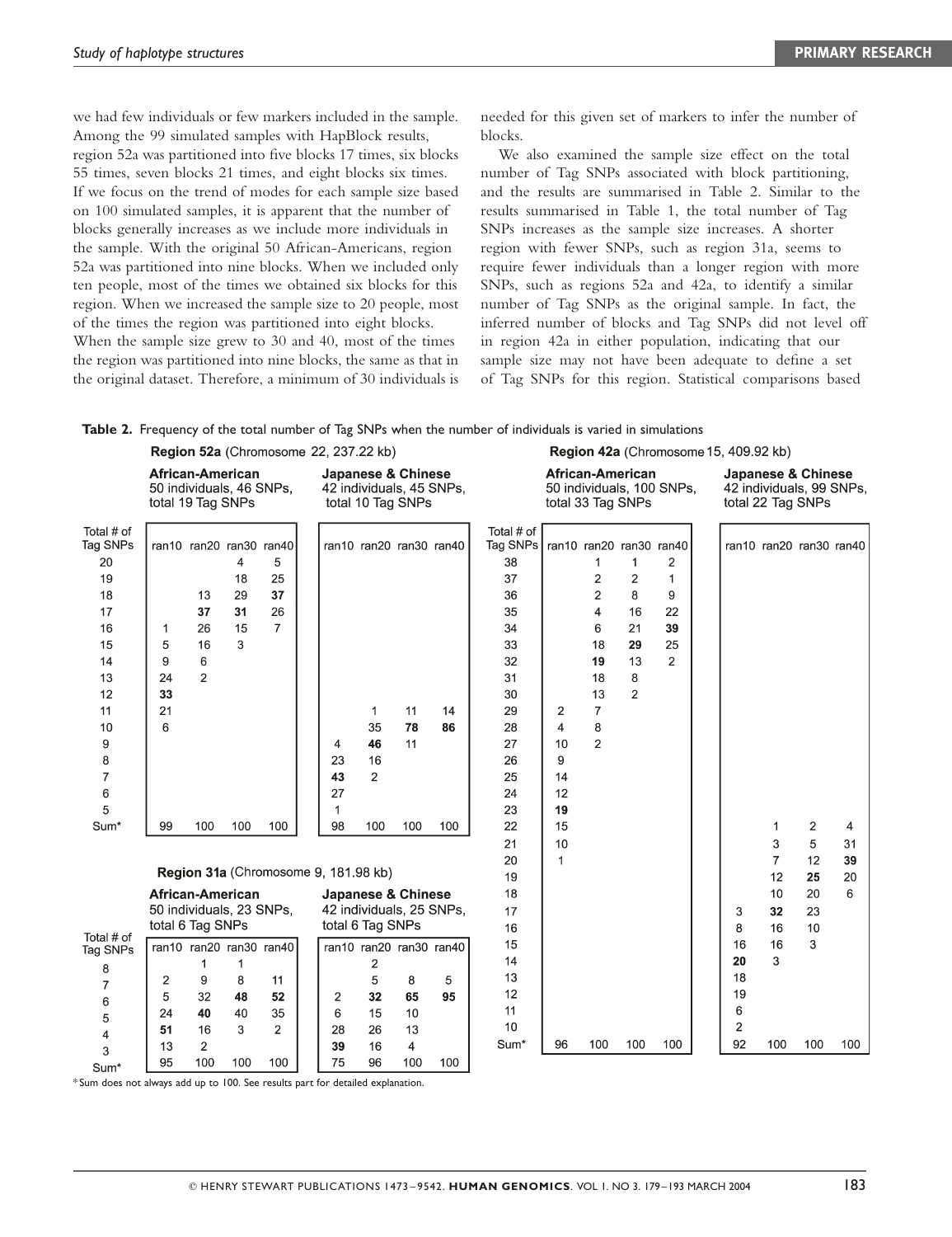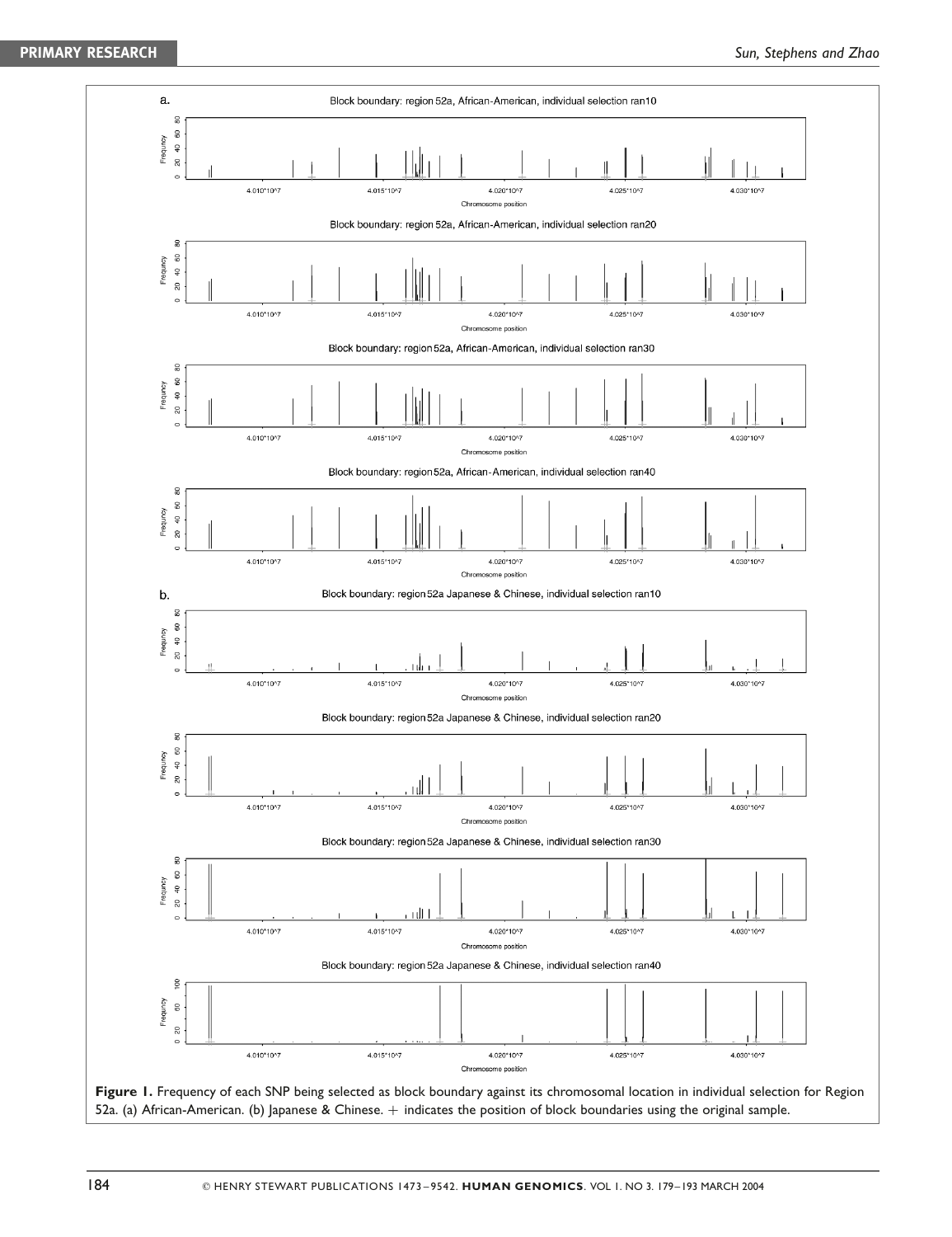on t-tests or Wilcoxon tests also indicated that there was a significant difference between the inferred block structures from samples of size 30 and those from samples of size 40 in region 52a.

Using region 52a as an example, Figure 1 summarises the frequency of each SNP being used as block boundary against its chromosomal location across 100 simulated samples with 10, 20, 30 and 40 individuals, respectively. Although block boundaries differed from one sample to another (for samples consisting of the same number of individuals), when we pooled the results of 100 random selections, the overall patterns were very similar for samples of different sizes. The block boundaries in region 52a from the Japanese and Chinese samples were more clear-cut than those from the African-American samples. The high frequency bars matched block boundary positions from those identified in the original 42 Japanese and Chinese people perfectly.

Detailed Tag SNP comparisons are more difficult than block boundary comparisons mainly because Tag SNPs are not unique. Usually there is more than one set of Tag SNPs in a

block (see Appendix A for tag SNP example). In order to examine the impact of sample size on Tag SNP selections, we calculated the weighted frequency of each SNP being selected as a Tag SNP and plotted it against the SNPs in the combined order (see Appendix B for SNPs in the combined order due to differences between SNP sets between the two populations). Figure 2 summarises the results for Tag SNP selections for different sample sizes (10, 20, 30 and 40) and it can clearly be seen that similar sets of Tag SNPs were identified on average across all simulations for different sizes. Comparing these to the Tag SNPs from the original sample of 50 African-Americans, we found that they were almost identical, with the exception of SNP numbers 20 and 45. Both of these had a relatively high frequency of being selected as Tag SNPs using randomly selected samples, but they did not show up in the Tag SNP list using the original sample. In addition, we found that most of the Tag SNPs selected for the Japanese and Chinese population also appeared on the Tag SNP list for the African-American population, but not vice versa, indicating that Tag SNPs for the Japanese and Chinese population

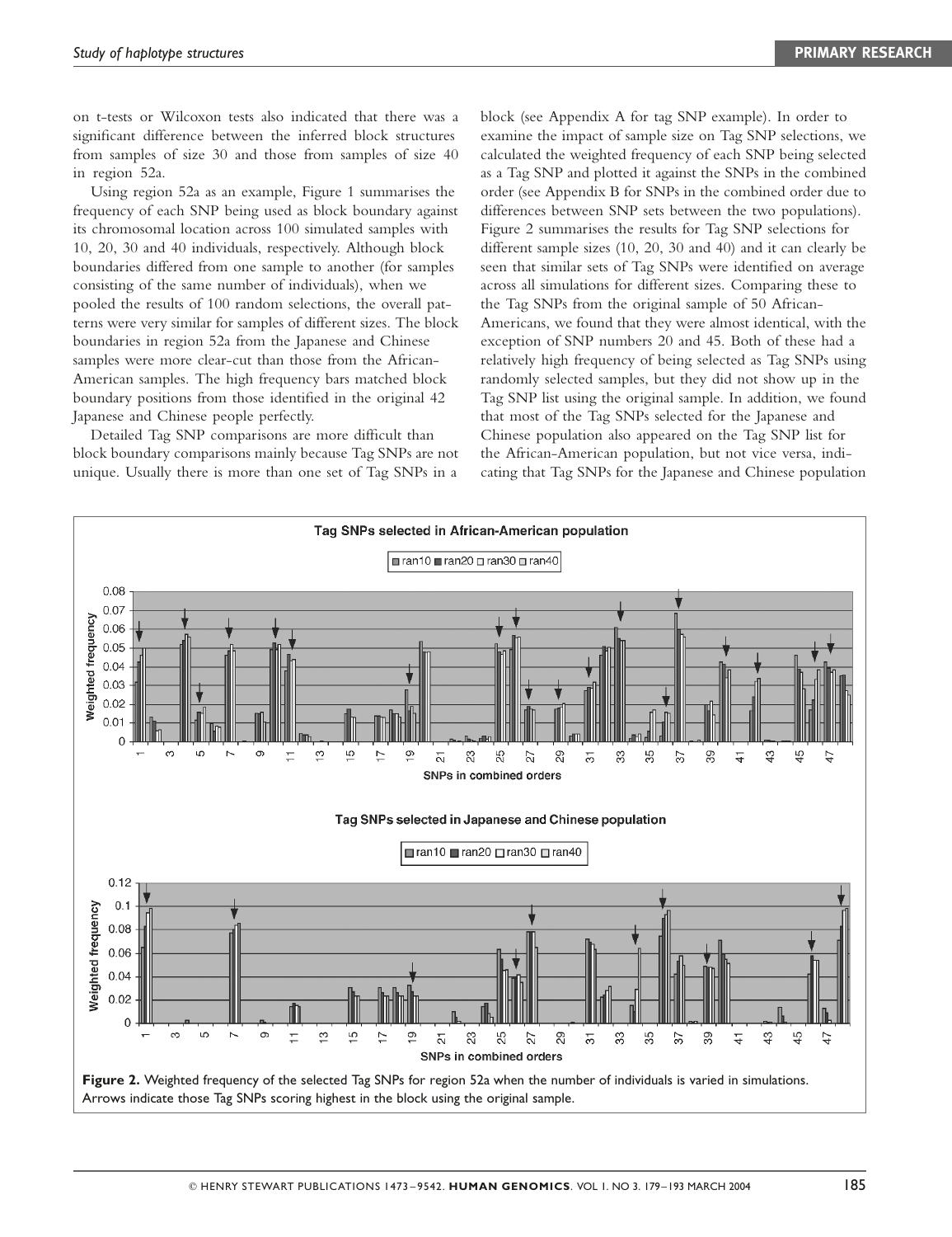|                | African-American Region<br>50 individuals, 46 SNPs, 9 blocks | Japanese &<br>42 individual |       |       |       |
|----------------|--------------------------------------------------------------|-----------------------------|-------|-------|-------|
| # blocks       | ran10                                                        | ran <sub>20</sub>           | ran30 | ran40 | ran10 |
| 9              |                                                              |                             |       | 11    |       |
| 8              |                                                              |                             |       | 74    |       |
| 7              |                                                              |                             | 42    | 15    |       |
| 6              |                                                              | 4                           | 49    |       |       |
| 5              |                                                              | 40                          | 9     |       |       |
| 4              | 3                                                            | 54                          |       |       | 1     |
| 3              | 51                                                           | 2                           |       |       | 22    |
| $\overline{2}$ | 45                                                           |                             |       |       | 63    |
| Sum*           | 99                                                           | 100                         | 100   | 100   | 86    |

| <b>Table 3.</b> Frequency of the number of blocks when the number of markers is varied in simulations |  |
|-------------------------------------------------------------------------------------------------------|--|
|-------------------------------------------------------------------------------------------------------|--|

| 42 individuals, 42 SNPs, 6 blocks |       |       |       |  |  |  |  |  |  |  |
|-----------------------------------|-------|-------|-------|--|--|--|--|--|--|--|
| ran10                             | ran20 | ran30 | ran40 |  |  |  |  |  |  |  |
|                                   |       |       |       |  |  |  |  |  |  |  |
|                                   |       |       |       |  |  |  |  |  |  |  |
|                                   |       |       | 4     |  |  |  |  |  |  |  |
|                                   |       | 17    | 73    |  |  |  |  |  |  |  |
|                                   | 9     | 56    | 22    |  |  |  |  |  |  |  |
| 1                                 | 25    | 25    | 1     |  |  |  |  |  |  |  |
| 22                                | 51    | 2     |       |  |  |  |  |  |  |  |
| 63                                | 15    |       |       |  |  |  |  |  |  |  |
| 86                                | 100   | 100   | 100   |  |  |  |  |  |  |  |

**Chinese** 

|  | Region 42a (Chromosome 15, 409.92 kb) |  |  |
|--|---------------------------------------|--|--|
|  |                                       |  |  |

Region 52a (Chromosome 22, 237.22 kb)

|          | African-American<br>50 individuals, 100 SNPs, 16 blocks |       |                |                   | Japanese & Chinese<br>42 individuals, 99 SNPs, 14 blocks |       |       |       |  |  |
|----------|---------------------------------------------------------|-------|----------------|-------------------|----------------------------------------------------------|-------|-------|-------|--|--|
| # blocks | ran20                                                   | ran40 | ran60          | ran <sub>80</sub> | ran20                                                    | ran40 | ran60 | ran80 |  |  |
| 16       |                                                         |       |                | 14                |                                                          |       |       |       |  |  |
| 15       |                                                         |       |                | 42                |                                                          |       |       | 1     |  |  |
| 14       |                                                         |       |                | 37                |                                                          |       |       | 3     |  |  |
| 13       |                                                         |       | 17             | 7                 |                                                          |       |       | 16    |  |  |
| 12       |                                                         |       | 48             |                   |                                                          |       | 2     | 31    |  |  |
| 11       |                                                         |       | 25             |                   |                                                          |       | 8     | 31    |  |  |
| 10       |                                                         | 13    | $\overline{2}$ |                   |                                                          | 1     | 22    | 15    |  |  |
| 9        |                                                         | 40    |                |                   |                                                          | 3     | 38    | 3     |  |  |
| 8        |                                                         | 43    |                |                   |                                                          | 19    | 27    |       |  |  |
| 7        | 1                                                       | 3     |                |                   |                                                          | 31    | 3     |       |  |  |
| 6        | 18                                                      |       |                |                   |                                                          | 36    |       |       |  |  |
| 5        | 54                                                      |       |                |                   | 22                                                       | 10    |       |       |  |  |
| 4        | 27                                                      |       |                |                   | 55                                                       |       |       |       |  |  |
| 3        |                                                         |       |                |                   | 21                                                       |       |       |       |  |  |
| 2        |                                                         |       |                |                   |                                                          |       |       |       |  |  |
| Sum*     | 100                                                     | 100   | 100            | 100               | 100                                                      | 100   | 100   | 100   |  |  |

#### Region 31a (Chromosome 9, 181.98 kb)

| African-American                  |       |       |       |  |  |  |  |  |  |  |
|-----------------------------------|-------|-------|-------|--|--|--|--|--|--|--|
| 50 individuals, 23 SNPs, 3 blocks |       |       |       |  |  |  |  |  |  |  |
| # blocks                          | ran10 | ran15 | ran20 |  |  |  |  |  |  |  |
|                                   |       |       |       |  |  |  |  |  |  |  |
| 3                                 | 2     | 24    | 84    |  |  |  |  |  |  |  |
| 2                                 | 72    | 76    | 15    |  |  |  |  |  |  |  |
|                                   |       |       |       |  |  |  |  |  |  |  |
| Sum*                              | 74    | 100   | 100   |  |  |  |  |  |  |  |

\* Sum does not always add up to 100. See results part for detailed explanation.

is largely a subset of those for the African-American population.

#### Impact of marker selection

Table 3 summarises the results of the number of blocks after we randomly selected: 10, 20, 30 and 40 SNPs for

| <b>Japanese &amp; Chinese</b>  |  |  |
|--------------------------------|--|--|
| 10 individuale 05 CNDs 0 blook |  |  |

| 42 INGIVIQUAIS, 25 SNPS, 3 DIOCKS |       |       |  |  |  |  |  |  |  |
|-----------------------------------|-------|-------|--|--|--|--|--|--|--|
| ran10                             | ran15 | ran20 |  |  |  |  |  |  |  |
| 2                                 | 6     |       |  |  |  |  |  |  |  |
| 31                                | 58    | 92    |  |  |  |  |  |  |  |
| 48                                | 36    |       |  |  |  |  |  |  |  |
|                                   |       |       |  |  |  |  |  |  |  |
| 81                                | 100   | 100   |  |  |  |  |  |  |  |
|                                   |       |       |  |  |  |  |  |  |  |

region 52a; 20, 40, 60 and 80 SNPs for region 42a; and 10, 15 and 20 SNPs for region 31a. Simulated samples consisting of a random selection of five SNPs for region 31a crashed the HapBlock program every time, and therefore no results from this part of the study are shown in Table 3. It is apparent from this Table that as we included more SNP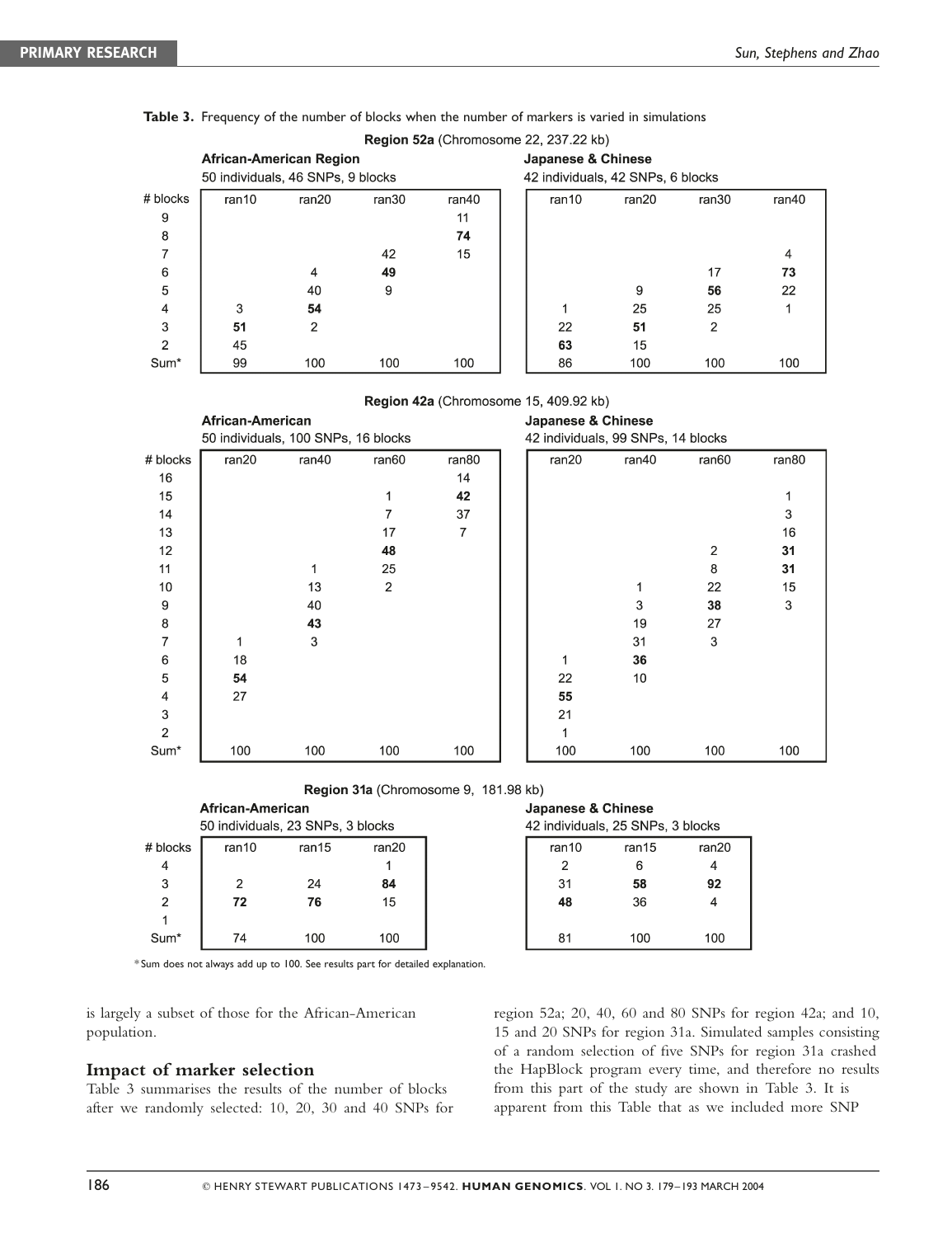Table 4. Frequency of the total number of Tag SNPs when the number of markers is varied in simulations

|                |                                                                   |                   | Region 52a (Chromosome 22, 237.22 kb) |       |  |                                                                     |       |                   |       | Region 42a (Chromosome 15, 409.92 kb) |                                                                    |     |                         |              |  |                                                                     |     |                         |                |
|----------------|-------------------------------------------------------------------|-------------------|---------------------------------------|-------|--|---------------------------------------------------------------------|-------|-------------------|-------|---------------------------------------|--------------------------------------------------------------------|-----|-------------------------|--------------|--|---------------------------------------------------------------------|-----|-------------------------|----------------|
|                | African-American<br>50 individuals, 46 SNPs,<br>total 19 Tag SNPs |                   |                                       |       |  | Japanese & Chinese<br>42 individuals, 45 SNPs,<br>total 10 Tag SNPs |       |                   |       |                                       | African-American<br>50 individuals, 100 SNPs,<br>total 33 Tag SNPs |     |                         |              |  | Japanese & Chinese<br>42 individuals, 99 SNPs,<br>total 22 Tag SNPs |     |                         |                |
| Total # of     |                                                                   |                   |                                       |       |  |                                                                     |       |                   |       | Total # of                            |                                                                    |     |                         |              |  |                                                                     |     |                         |                |
| Tag SNPs       |                                                                   | ran10 ran20       | ran30                                 | ran40 |  | ran10                                                               | ran20 | ran30             | ran40 | Tag SNPs                              |                                                                    |     | ran20 ran40 ran60 ran80 |              |  |                                                                     |     | ran20 ran40 ran60 ran80 |                |
| 19             |                                                                   |                   |                                       | 1     |  |                                                                     |       |                   |       | 32                                    |                                                                    |     |                         | 3            |  |                                                                     |     |                         |                |
| 18             |                                                                   |                   |                                       | 11    |  |                                                                     |       |                   |       | 31                                    |                                                                    |     |                         | 9            |  |                                                                     |     |                         |                |
| 17             |                                                                   |                   |                                       | 36    |  |                                                                     |       |                   |       | 30                                    |                                                                    |     |                         | 18           |  |                                                                     |     |                         |                |
| 16             |                                                                   |                   |                                       | 41    |  |                                                                     |       |                   |       | 29                                    |                                                                    |     |                         | 28           |  |                                                                     |     |                         |                |
| 15             |                                                                   |                   | 3                                     | 11    |  |                                                                     |       |                   |       | 28                                    |                                                                    |     |                         | 27           |  |                                                                     |     |                         |                |
| 14             |                                                                   |                   | 14                                    |       |  |                                                                     |       |                   |       | 27                                    |                                                                    |     | $\overline{2}$          | 10           |  |                                                                     |     |                         |                |
| 13             |                                                                   |                   | 42                                    |       |  |                                                                     |       |                   |       | 26                                    |                                                                    |     | 11                      | 3            |  |                                                                     |     |                         |                |
| 12             |                                                                   |                   | 29                                    |       |  |                                                                     |       |                   |       | 25                                    |                                                                    |     | 15                      | $\mathbf{1}$ |  |                                                                     |     |                         |                |
| 11             |                                                                   | 5                 | 6                                     |       |  |                                                                     |       |                   | 4     | 24                                    |                                                                    |     | 23                      | $\mathbf{1}$ |  |                                                                     |     |                         |                |
| 10             |                                                                   | 21                | 6                                     |       |  |                                                                     |       | 5                 | 47    | 23                                    |                                                                    | 1   | 30                      |              |  |                                                                     |     |                         |                |
| 9              |                                                                   | 29                |                                       |       |  |                                                                     |       | 27                | 40    | 22                                    |                                                                    | 1   | 13                      |              |  |                                                                     |     |                         | $\overline{2}$ |
| 8              |                                                                   | 33                |                                       |       |  |                                                                     | 6     | 45                | 9     | 21                                    |                                                                    | 1   | 4                       |              |  |                                                                     |     | 1                       | 15             |
| 7              | $\overline{2}$                                                    | 12                |                                       |       |  |                                                                     | 21    | 19                |       | 20                                    |                                                                    | 6   | $\overline{2}$          |              |  |                                                                     |     | 1                       | 18             |
| 6              | 22                                                                |                   |                                       |       |  | 4                                                                   | 27    | $\overline{4}$    |       | 19                                    |                                                                    | 8   |                         |              |  |                                                                     |     | 1                       | 14             |
| 5              | 47                                                                |                   |                                       |       |  | 16                                                                  | 29    |                   |       | 18                                    |                                                                    | 20  |                         |              |  |                                                                     |     | 6                       | 25             |
| 4              | 25                                                                |                   |                                       |       |  | 37                                                                  | 16    |                   |       | 17                                    |                                                                    | 26  |                         |              |  |                                                                     |     | 13                      | 18             |
| 3              | 3                                                                 |                   |                                       |       |  | 28                                                                  | 1     |                   |       | 16                                    |                                                                    | 20  |                         |              |  |                                                                     | 1   | 21                      | 6              |
| $\overline{2}$ |                                                                   |                   |                                       |       |  | $\mathbf{1}$                                                        |       |                   |       | 15                                    |                                                                    | 14  |                         |              |  |                                                                     | 1   | 27                      | $\overline{2}$ |
| Sum*           | 99                                                                | 100               | 100                                   | 100   |  | 86                                                                  | 100   | 100               | 100   | 14                                    |                                                                    | 3   |                         |              |  |                                                                     | 5   | 19                      |                |
|                |                                                                   |                   |                                       |       |  |                                                                     |       |                   |       | 13                                    |                                                                    |     |                         |              |  |                                                                     | 20  | 9                       |                |
|                | Region 31 a (Chromosome 9, 181.98 kb)                             |                   |                                       |       |  |                                                                     |       |                   |       | 12                                    | 6                                                                  |     |                         |              |  |                                                                     | 19  | $\overline{2}$          |                |
|                | African-American                                                  |                   |                                       |       |  | Japanese & Chinese                                                  |       |                   |       | 11                                    | 18                                                                 |     |                         |              |  |                                                                     | 29  |                         |                |
|                | 50 individuals, 23 SNPs,                                          |                   |                                       |       |  | 42 individuals, 25 SNPs,                                            |       |                   |       | 10                                    | 31                                                                 |     |                         |              |  | 2                                                                   | 19  |                         |                |
|                | total 6 Tag SNPs                                                  |                   |                                       |       |  | total 6 Tag SNPs                                                    |       |                   |       | 9                                     | 30                                                                 |     |                         |              |  | 12                                                                  | 6   |                         |                |
| Total # of     |                                                                   |                   |                                       |       |  |                                                                     |       |                   |       | 8                                     | 15                                                                 |     |                         |              |  | 22                                                                  |     |                         |                |
| Tag SNPs       |                                                                   | ran10 ran15 ran20 |                                       |       |  |                                                                     |       | ran10 ran15 ran20 |       | 7                                     |                                                                    |     |                         |              |  | 37                                                                  |     |                         |                |
| 6              |                                                                   |                   | 27                                    |       |  | 1                                                                   | 13    | 48                |       | 6                                     |                                                                    |     |                         |              |  | 17                                                                  |     |                         |                |
| 5              | $\overline{2}$                                                    | 18                | 57                                    |       |  | 8                                                                   | 28    | 46                |       | 5                                     |                                                                    |     |                         |              |  | 8                                                                   |     |                         |                |
| 4              | 28                                                                | 66                | 16                                    |       |  | 36                                                                  | 49    | 6                 |       | 4                                     |                                                                    |     |                         |              |  | 2                                                                   |     |                         |                |
| 3              | 44                                                                | 16                |                                       |       |  | 33                                                                  | 10    |                   |       | Sum*                                  | 100                                                                | 100 | 100                     | 100          |  | 100                                                                 | 100 | 100                     | 100            |
| C              |                                                                   |                   |                                       |       |  | $\mathbf{a}$                                                        |       |                   |       |                                       |                                                                    |     |                         |              |  |                                                                     |     |                         |                |

\* Sum does not always add up to 100. See results part for detailed explanation.

81

100

100

100 100

Sum<sup>\*</sup>

74

markers in our sample, the number of blocks continued to grow, and there was evidence that the inferred haplotype structures would have continued to change if more markers had been included.

As for the number of Tag SNPs, Table 4 clearly shows that, as we included more SNP markers in our sample, the total number of Tag SNPs also continued to grow, and did not show any sign of stabilisation.

To answer the question of why denser marker sets usually give rise to more, smaller blocks than is the case for sparser marker sets, we studied chromosomal region 52a in the African-American population in detail. Figure 3 shows two representative patterns of how region 52a was partitioned into blocks using 10, 20, 30 and 40 sequentially-selected SNP markers, as well as the original 46 SNP marker set. Both marker sets of size 10 generated three blocks, with one set consisting of SNPs number 2, 8, 19, 21, 24, 30, 36, 42, 43 and 46, and the other set consisting of SNPs number 5, 6, 11, 15, 22, 23, 24, 25, 40 and 45. The blank space between the blocks is due to the lack of information regarding which block the SNPs belong to. By adding ten more SNPs to both marker sets, the two 20-marker sets generated five blocks, as shown in Figures 3a and 3b. As we included additional SNPs in the marker set within this region, i.e. as we increased the marker density, the number of blocks increased for two reasons. First, the old large blocks at lower densities are often broken into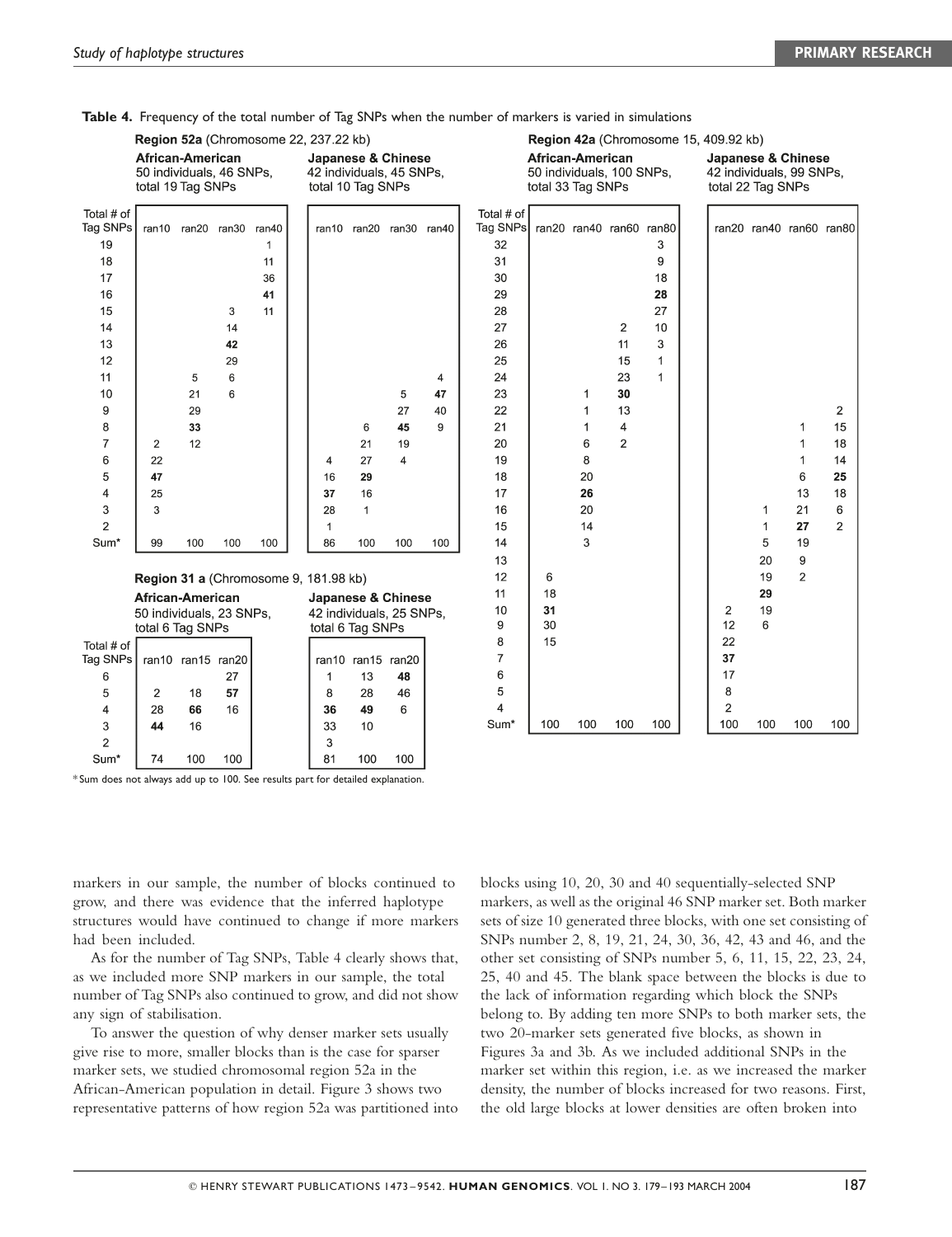| a. |                  |                |                         | Marker Sets             |                                       |                         | b. |                |                |                         | <b>Marker Sets</b>      |                                            |                                       |  |
|----|------------------|----------------|-------------------------|-------------------------|---------------------------------------|-------------------------|----|----------------|----------------|-------------------------|-------------------------|--------------------------------------------|---------------------------------------|--|
|    | 46 SNPs          | 10             | 20                      | 30                      | 40                                    | 46                      |    | 46 SNPs        | 10             | 20                      | 30 <sub>o</sub>         | 40                                         | 46                                    |  |
|    | 1                |                | 1                       |                         | 1                                     |                         |    | 1              |                |                         |                         | 1                                          |                                       |  |
|    |                  |                | 1                       | $\overline{2}$          | 1                                     |                         |    |                |                |                         |                         | 1                                          |                                       |  |
|    | $\frac{2}{3}$    |                |                         |                         | 1                                     |                         |    | $\frac{2}{3}$  |                |                         |                         | 1                                          |                                       |  |
|    | 4                |                |                         |                         | 1                                     |                         |    | 4              |                |                         |                         | 1                                          |                                       |  |
|    | 5                |                | 1                       | $\overline{2}$          | $\overline{2}$                        | $\overline{a}$          |    |                |                | 1                       | $\overline{2}$          | $\overline{2}$                             | $\overline{2}$                        |  |
|    | $\boldsymbol{6}$ |                |                         | $\mathbf{2}$            | $\overline{2}$                        | $\overline{a}$          |    | $\frac{5}{6}$  |                | 1                       | $\overline{2}$          | $\overline{\mathbf{c}}$                    | $\overline{\mathbf{2}}$               |  |
|    | $\overline{7}$   |                |                         | $\overline{2}$          |                                       |                         |    | $\overline{7}$ |                |                         |                         |                                            |                                       |  |
|    |                  |                | 1<br>$\mathbf{1}$       | $\overline{2}$          | $\overline{2}$                        | $\overline{\mathbf{c}}$ |    |                |                | 1                       | $\overline{2}$          | $\overline{c}$                             | $\overline{2}$                        |  |
|    | $\bf8$           | $\overline{2}$ |                         |                         | $\overline{2}$                        | $\overline{a}$          |    | $\bf 8$        |                | 1                       | $\overline{\mathbf{c}}$ | $\overline{2}$                             | $\overline{\mathbf{2}}$               |  |
|    | $\boldsymbol{9}$ |                |                         |                         | $\overline{2}$                        | $\overline{2}$          |    | 9              |                | 1                       | $\overline{2}$          | $\overline{2}$                             | $\overline{2}$                        |  |
|    | 10               |                |                         |                         | 3                                     | 3                       |    | 10             |                |                         | 3                       | 3                                          | 3                                     |  |
|    | 11               |                |                         | $\overline{2}$          | 3                                     | 3                       |    | 11             | 1              | $\overline{2}$          | 3                       | 3                                          | 3                                     |  |
|    | 12               |                |                         |                         | 3                                     | 3                       |    | 12             |                |                         |                         |                                            | 3                                     |  |
|    | 13               |                |                         | $\overline{2}$          | 3                                     | 3                       |    | 13             |                |                         |                         | 3                                          | 3                                     |  |
|    | 14               |                | $\overline{2}$          | $\overline{2}$          | 3                                     | 3                       |    | 14             |                |                         | 3                       | 3                                          | 3                                     |  |
|    | 15               |                |                         |                         |                                       | $\frac{3}{3}$           |    | 15             | 1              | $\overline{2}$          | 3                       | 3                                          | 3                                     |  |
|    | 16               |                |                         |                         | 3                                     |                         |    | 16             |                | $\overline{2}$          | 3                       | 3                                          | 3                                     |  |
|    | 17               |                |                         |                         |                                       | 3                       |    | 17             |                | $\overline{2}$          | 3                       | 3                                          | 3                                     |  |
|    | 18               |                |                         |                         | 3                                     | 3                       |    | 18             |                |                         | 3                       | 3                                          | 3                                     |  |
|    | 19               | $\overline{2}$ | $\overline{2}$          | $\overline{2}$          | 3                                     | 3                       |    | 19             |                |                         |                         | 3                                          | 3                                     |  |
|    | 20               |                |                         |                         |                                       | $\overline{\mathbf{4}}$ |    | 20             |                |                         |                         | $\overline{4}$                             | 4                                     |  |
|    | 21               | $\overline{2}$ | $\overline{2}$          | 3                       | $\overline{\mathbf{4}}$               | 4                       |    | 21             |                | 3                       | 4                       | $\overline{\mathbf{r}}$                    | 4                                     |  |
|    | 22               |                |                         |                         | 4                                     | 4                       |    | 22             |                | 3                       | $\overline{\mathbf{4}}$ | $\overline{\mathbf{4}}$                    | 4                                     |  |
|    | 23               |                |                         | 3                       | 4                                     | $\overline{\mathbf{r}}$ |    | 23             | $\overline{2}$ | 3                       | $\overline{\mathbf{4}}$ | $\overline{\mathbf{4}}$                    | 4                                     |  |
|    | 24               | $\overline{2}$ | $\overline{2}$          | 3                       | 4                                     | 4                       |    | 24             | 3              | 3                       | 4                       | $\overline{\mathbf{4}}$                    | 4                                     |  |
|    | 25               |                | 3                       | 3                       | 4                                     | 5                       |    | 25             | 3              | 3                       | $\overline{4}$          | 5                                          | 5                                     |  |
|    | 26               |                |                         | 4                       | 5                                     | 5                       |    | 26             |                |                         |                         | 5                                          | 5                                     |  |
|    | 27               |                |                         | 4                       | 5                                     | 5                       |    | 27             |                |                         | 5                       | 5                                          | 5                                     |  |
|    | 28               |                |                         |                         |                                       | 5                       |    | 28             |                |                         |                         |                                            | 5                                     |  |
|    | 29               |                | 3                       | 4                       | 6                                     | 6                       |    | 29             |                |                         |                         | 5                                          | 6                                     |  |
|    | 30               | 3              | 3                       | 4                       | $6\phantom{1}6$                       | 6                       |    | 30             |                |                         |                         | $\,$ 6 $\,$                                | 6                                     |  |
|    | 31               |                |                         |                         | 6                                     | $\boldsymbol{6}$        |    | 31             |                | $\overline{4}$          | 5                       | 6                                          | 6                                     |  |
|    | 32               |                |                         | 4                       | $6\phantom{1}6$                       | $\boldsymbol{6}$        |    | 32             |                |                         |                         |                                            | 6                                     |  |
|    | 33               |                | $\overline{4}$          | 5                       | 6                                     | $6\phantom{1}$          |    | 33             |                |                         |                         |                                            | 6                                     |  |
|    | 34               |                |                         | 5                       | 7                                     | 7                       |    | 34             |                |                         |                         | 6                                          | 7                                     |  |
|    | 35               |                |                         |                         |                                       | $\overline{7}$          |    | 35             |                | $\overline{4}$          | 5                       | 7                                          | $\overline{7}$                        |  |
|    | 36               | 3              |                         |                         | $\overline{7}$                        | 8                       |    | 36             |                |                         |                         | 7                                          |                                       |  |
|    |                  |                | 4                       | 5<br>E                  |                                       |                         |    |                |                |                         |                         |                                            | 8                                     |  |
|    | $37\,$           |                | 4                       | p                       | $\overline{7}$                        | 8                       |    | 37             |                |                         |                         |                                            | 8                                     |  |
|    | 38               |                |                         | $\overline{5}$          | $\overline{7}$                        | 8                       |    | 38             |                | $\overline{\mathbf{4}}$ | 6                       | $\overline{7}$                             | 8                                     |  |
|    | 39               |                |                         | 5                       | $\overline{7}$                        | 8                       |    | 39             |                |                         |                         |                                            | 8                                     |  |
|    | 40               |                |                         |                         |                                       | 8                       |    | 40             | $\mathbf{3}$   | $\overline{5}$          | 6                       | $\overline{7}$                             | $\begin{array}{c} 8 \\ 8 \end{array}$ |  |
|    | 41               |                | 4                       | $\overline{\mathbf{5}}$ | $\overline{7}$                        | 8                       |    | 41             |                |                         | 6                       | $\overline{7}$                             |                                       |  |
|    | 42               | 3              | 4                       | $\overline{5}$          | $\overline{7}$                        | 8                       |    | 42             |                |                         | 6                       | $\overline{7}$                             | $\begin{array}{c} 8 \\ 8 \end{array}$ |  |
|    | 43               | $\mathbf{3}$   | $\overline{\mathbf{4}}$ | 6                       | $\overline{7}$                        | 8                       |    | 43             |                |                         | 6                       | $\overline{I}$                             |                                       |  |
|    | 44               |                |                         |                         | 8                                     | 9                       |    | 44             |                | 5                       | 6                       | $\begin{array}{c} 8 \\ 8 \\ 8 \end{array}$ | 9<br>9<br>9                           |  |
|    | 45               |                | $\overline{\mathbf{r}}$ | 6                       | $\begin{array}{c} 8 \\ 8 \end{array}$ | 9<br>9                  |    | 45             | 3              | 5                       | $\overline{7}$          |                                            |                                       |  |
|    | 46               | $\mathbf{3}$   | $\overline{5}$          | 6                       |                                       |                         |    | 46             |                |                         |                         |                                            |                                       |  |

Figure 3. Two representative samples of block partitions on region 52a using 46 original SNP markers from the African-American population and 10, 20, 30, 40 marker sets generated by partially fixed marker selection method. Each block is denoted by the shaded areas above. Labels such as '1', '2', etc on each shaded area indicate the position where a particular SNP was selected in the marker set, as well as which block it is on.

smaller pieces at higher density. For example, in Figure 3a, block 7 in marker set 40 became block 7 and block 8 when two more SNPs (numbers 35 and 40) were added to this

region. Secondly, new blocks emerged from areas where there was a lack of information due to the lack of markers in the smaller marker set, such as block 3 in marker set 20 in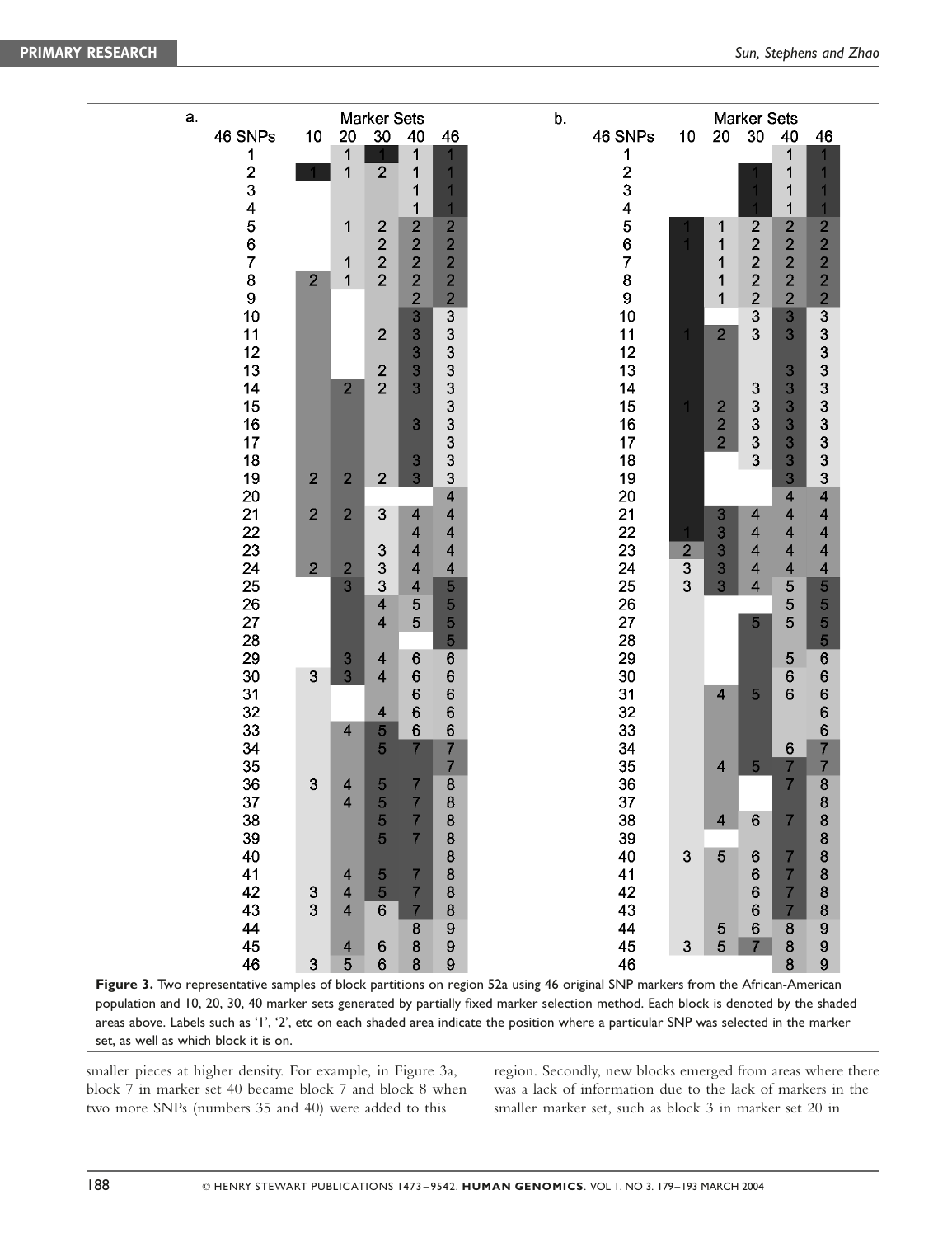Figure 3a and block 1 in marker set 30 in Figure 3b. The block boundaries were obviously not random but were in fact quite consistent across different marker sets.

# **Discussion**

Our studies have clearly demonstrated that sample size and marker selection have a significant impact on the number of blocks and the total number of Tag SNPs inferred from a population sample. As we include more individuals in our sample, both the number of blocks and the total number of Tag SNPs increase. For a shorter region with fewer SNP markers, like region 31a (181.98 kb, 23 SNPs), 20 people may be adequate to infer the haplotype patterns, while for a longer region with more SNP markers, such as 52a (237.22 kb, 46 SNPs) and 42a (409.92 kb, 100 SNPs), the required sample size may be 30 or more. The minimal sample size needed for a reliable haplotype structure inference clearly depends on the structure of the region being investigated. Although the patterns of block boundary and the set of Tag SNPs selected look very similar on average across all sample sizes, there is more variation from one simulated sample to another when the sample size is small. In addition, the set of Tag SNPs selected in the Japanese and Chinese population seems to be a subset of those in the African-American population.<sup>8</sup> This observation, however, may be due to the ascertainment of the specific set of markers being examined in the original study.

Our marker selection results demonstrate that the number of blocks and the total number of Tag SNPs increase as more SNP markers are included. In addition, our results indicate that we would need to include more SNP markers in these regions in order to draw a valid conclusion on the number of blocks

and Tag SNPs. The number of SNPs needed for a reliable inference on the haplotype structures may be a function of both the region and the specific population under study.

Another issue to bear in mind is that our haplotypes were inferred from genotype data, not directly observed. Although the accuracy is quite high, greater than 80 per cent,  $17$  it is likely that the results may differ if different algorithms are used to reconstruct individual haplotypes. In addition, the inaccuracy in haplotype inference may contribute to the observed sample size effect. It should also be noted that the specific set of parameters used in the HapBlock program in our analysis to infer blocks and Tag SNPs does not affect the general patterns for the impact of the sample size and marker selection on the inferred haplotype structures (results not shown).

In summary, our study indicates that sample size and marker selection have a significant impact on the inferred haplotype structures reflected in the haplotype blocks and Tag SNPs. Although haplotype blocks may be an over-simplistic representation of the haplotype structures, $14$  we hypothesise that the impact would have been equally significant if we had used other approaches to analysing haplotype structures in the human genome. In order to draw valid conclusions on haplotype block structure, we need a relatively large sample size and a dense marker panel and we need to make adaptive adjustments according to the specific region and specific population to be studied.

# Acknowledgments

We thank Dr Kui Zhang for his generous support on the HapBlock program, two reviewers for their constructive comments, and Gabriel and colleagues for making their datasets available. This work was supported in part by NIH grant R01 GM59507 to H.Z.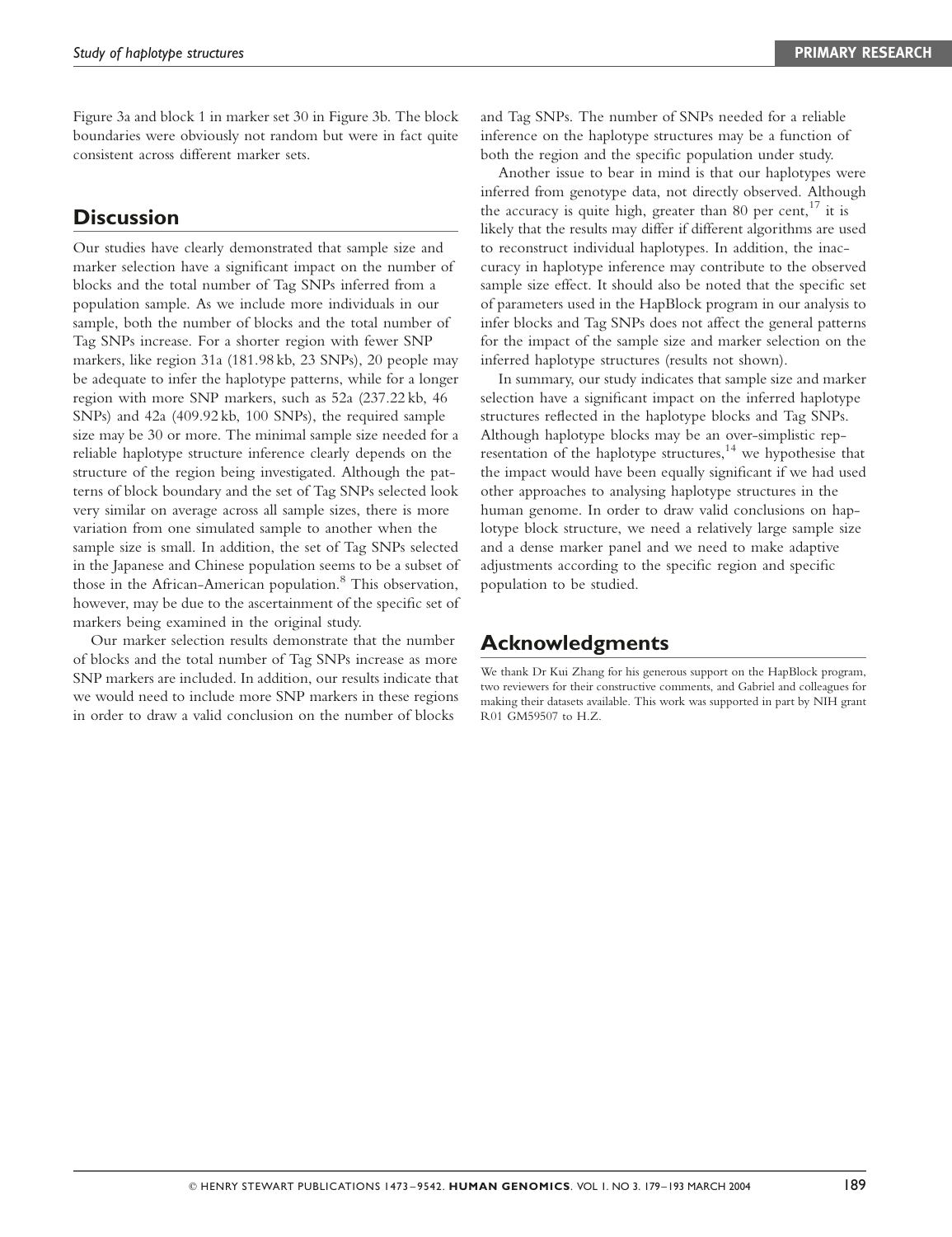# Appendix A

## Region 52a (Chromosome 22, 237.22 kb)

|         |                        | Population B (African-American) <sup>†</sup> |                 |                |                         |                |
|---------|------------------------|----------------------------------------------|-----------------|----------------|-------------------------|----------------|
|         | # of blocks 9          | total # of Tag SNPs 19                       |                 |                |                         |                |
| BlockID |                        | <b>NumTagSNP</b>                             | <b>StartPos</b> | <b>EndPos</b>  | BlockSize               | NumHap         |
|         | Block_0001             | 3                                            | $\overline{1}$  | $\overline{4}$ | $\overline{4}$          | 100            |
|         | <b>Block_0002</b>      | $\overline{2}$                               | 5               | 9              | 5                       | 100            |
|         | Block_0003             | $\overline{2}$                               | $\overline{10}$ | 9              | 10                      | 100            |
|         | Block_0004             | $\overline{2}$                               | 20              | 24             | 5                       | 100            |
|         | Block_0005             | $\overline{2}$                               | 25              | 28             | $\overline{\mathbf{4}}$ | 100            |
|         | <b>Block_0006</b>      | 2                                            | 29              | 33             | 5                       | 100            |
|         | <b>Block_0007</b>      | $\overline{2}$                               | 34              | 35             | $\overline{2}$          | 100            |
|         | Block_0008             | 2                                            | 36              | 43             | 8                       | 100            |
|         | <b>Block_0009</b>      | $\overline{2}$                               | 44              | 46             | 3                       | 100            |
|         | Tag SNP for block_0001 |                                              |                 |                | Tag SNP for block_0005  |                |
| I       | 4                      | 0.95825<br>5                                 |                 | 27             | 29                      | 0.91095        |
| I       | 4                      | $0.95825 - 1*$<br>5                          |                 | 27             | 29                      | $0.91095 - 1*$ |
|         | Tag SNP for block_0002 |                                              |                 |                | Tag SNP for block_0006  |                |
| 7       | 10                     | 0.94339                                      |                 | 31             | 33                      | 0.90816        |
| 9       | 10                     | 0.90594                                      |                 | 32             | 33                      | 0.90614        |
| 7       | $ 0\rangle$            | $0.94339 - 1*$                               |                 | 31             | 33                      | $0.90816 - 1*$ |
|         | Tag SNP for block_0003 |                                              |                 |                | Tag SNP for block_0007  |                |
| П       | 15                     | 0.93446                                      |                 | 36             | 37                      | I              |
| П       | 17                     | 0.93107                                      |                 | 36             | 37                      | $1 - 1*$       |
| П       | 18                     | 0.93234                                      |                 |                |                         |                |
| П       | 19                     | 0.9346                                       |                 |                | Tag SNP for block_0008  |                |
| 15      | 20                     | 0.92013                                      |                 | 40             | 42                      | 0.90181        |
| 17      | 20                     | 0.91561                                      |                 | 40             | 42                      | $0.90181 - 1*$ |
| 18      | 20                     | 0.91455                                      |                 |                |                         |                |
| 9       | 20                     | 0.92754                                      |                 |                | Tag SNP for block_0009  |                |
| П       | 19                     | $0.9346 - 1*$                                |                 | 46             | 47                      | 0.93096        |
|         |                        |                                              |                 | 46             | 48                      | 0.92839        |
|         | Tag SNP for block_0004 |                                              |                 | 46             | 47                      | $0.93096 - 1*$ |
| 25      | 26                     | 0.90927                                      |                 |                |                         |                |
| 25      | 26                     | $0.90927 - 1*$                               |                 |                |                         |                |

† Tag SNPs are in combined order. \* 2 1 lines indicate the Tag SNPs that scored the highest in each block by the HapBlock program.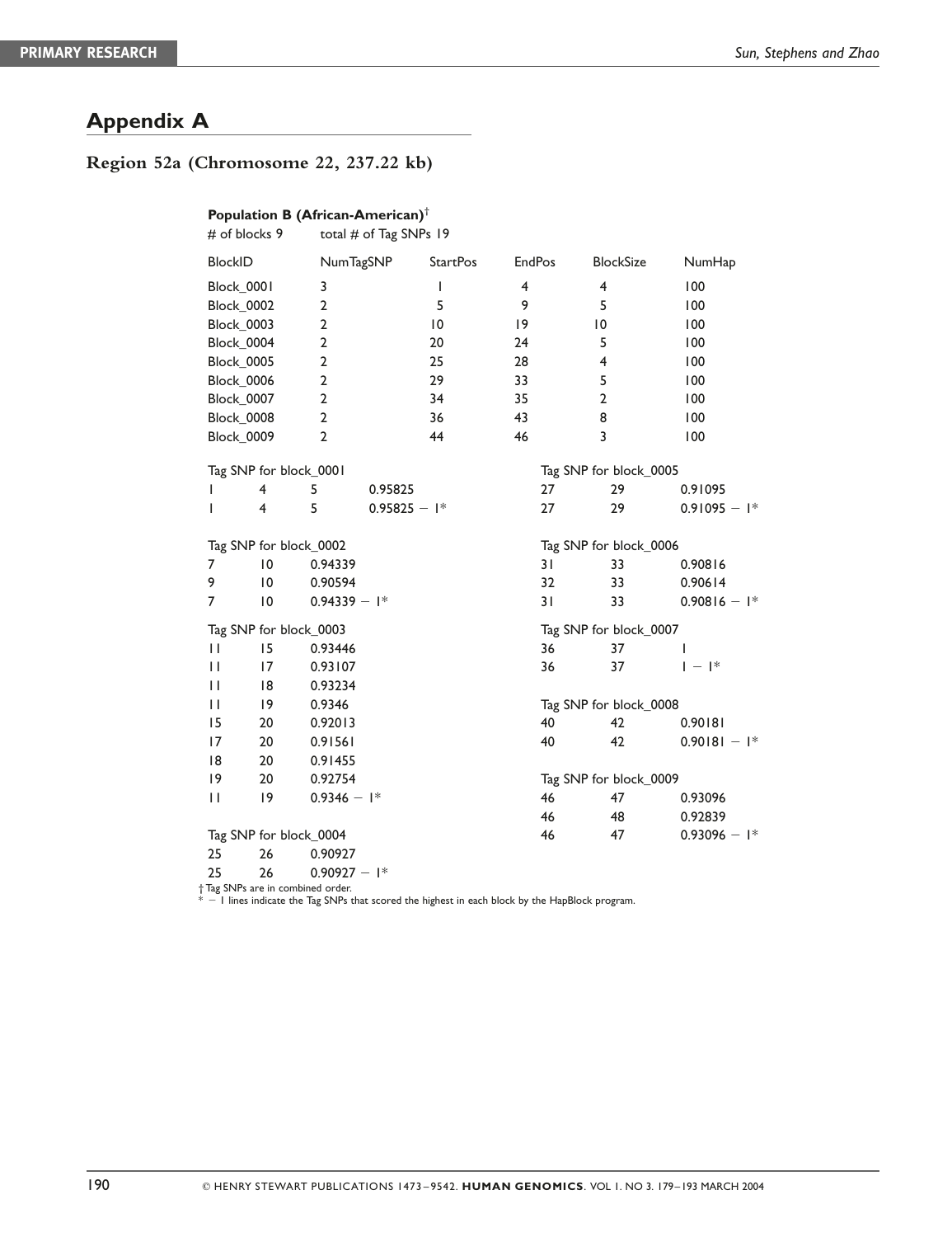# **Population C (Japanese & Chinese)<sup>†</sup>**<br># of blocks = 6 Total # of TagSNPs Total  $#$  of TagSNPs  $= 10$

| <b>BlockID</b>    |                                   | <b>NumTagSNP</b> | <b>StartPos</b> | <b>EndPos</b> |    | BlockSize              | NumHap                 |  |
|-------------------|-----------------------------------|------------------|-----------------|---------------|----|------------------------|------------------------|--|
| Block 0001        |                                   | <b>I</b>         |                 | ı             | I  |                        | 84                     |  |
| <b>Block_0002</b> |                                   | 2                | $\overline{2}$  | 22            | 21 |                        | 84                     |  |
| <b>Block 0003</b> |                                   | 2                | 23              | 29            |    | 7                      | 84                     |  |
| Block_0004        |                                   | 2                | 30              | 34            |    | 5                      | 84                     |  |
| <b>Block_0005</b> |                                   | 2                | 35              | 43            |    | 9                      | 84                     |  |
| <b>Block_0006</b> |                                   | $\mathsf{l}$     | 44              | 45            |    | $\overline{2}$         | 84                     |  |
|                   | Tag SNP for block_0001            |                  |                 |               |    | Tag SNP for block_0004 |                        |  |
|                   | 1.00000                           |                  |                 |               | 32 | 36                     | 0.90335                |  |
|                   | $1.00000 - 1*$                    |                  |                 |               | 34 | 36                     | 0.9073                 |  |
|                   |                                   |                  |                 |               | 34 | 36                     | $0.9073 - 1*$          |  |
|                   | Tag SNP for block_0002            |                  |                 |               |    |                        |                        |  |
| 7                 | 15                                | 0.96085          |                 |               |    |                        | Tag SNP for block_0005 |  |
| 7                 | 17                                | 0.96085          |                 |               | 37 | 39                     | 0.93032                |  |
| 7                 | 18                                | 0.96085          |                 |               | 37 | 40                     | 0.92593                |  |
| 7                 | 19                                | 0.96085          |                 |               | 39 | 46                     | 0.93265                |  |
| 7                 | 15                                | $0.96085 - 1*$   |                 |               | 40 | 46                     | 0.92716                |  |
|                   |                                   |                  |                 |               | 39 | 46                     | $0.93265 - 1*$         |  |
|                   | Tag SNP for block_0003            |                  |                 |               |    |                        |                        |  |
| 25                | 27                                | 0.92191          |                 |               |    | Tag SNP for block_0006 |                        |  |
| 25                | 31                                | 0.90516          |                 |               | 48 | 0.95869                |                        |  |
| 26                | 27                                | 0.92676          |                 |               | 48 |                        | $0.95869 - 1*$         |  |
| 26                | 31                                | 0.91236          |                 |               |    |                        |                        |  |
| 27                | 31                                | 0.92645          |                 |               |    |                        |                        |  |
| 26                | 27                                | $0.92676 - 1*$   |                 |               |    |                        |                        |  |
|                   | t Tag SNPs are in combined order. |                  |                 |               |    |                        |                        |  |

† Tag SNPs are in combined order. \* -1 lines indicate the Tag SNPs that scored the highest in each block by the HapBlock program.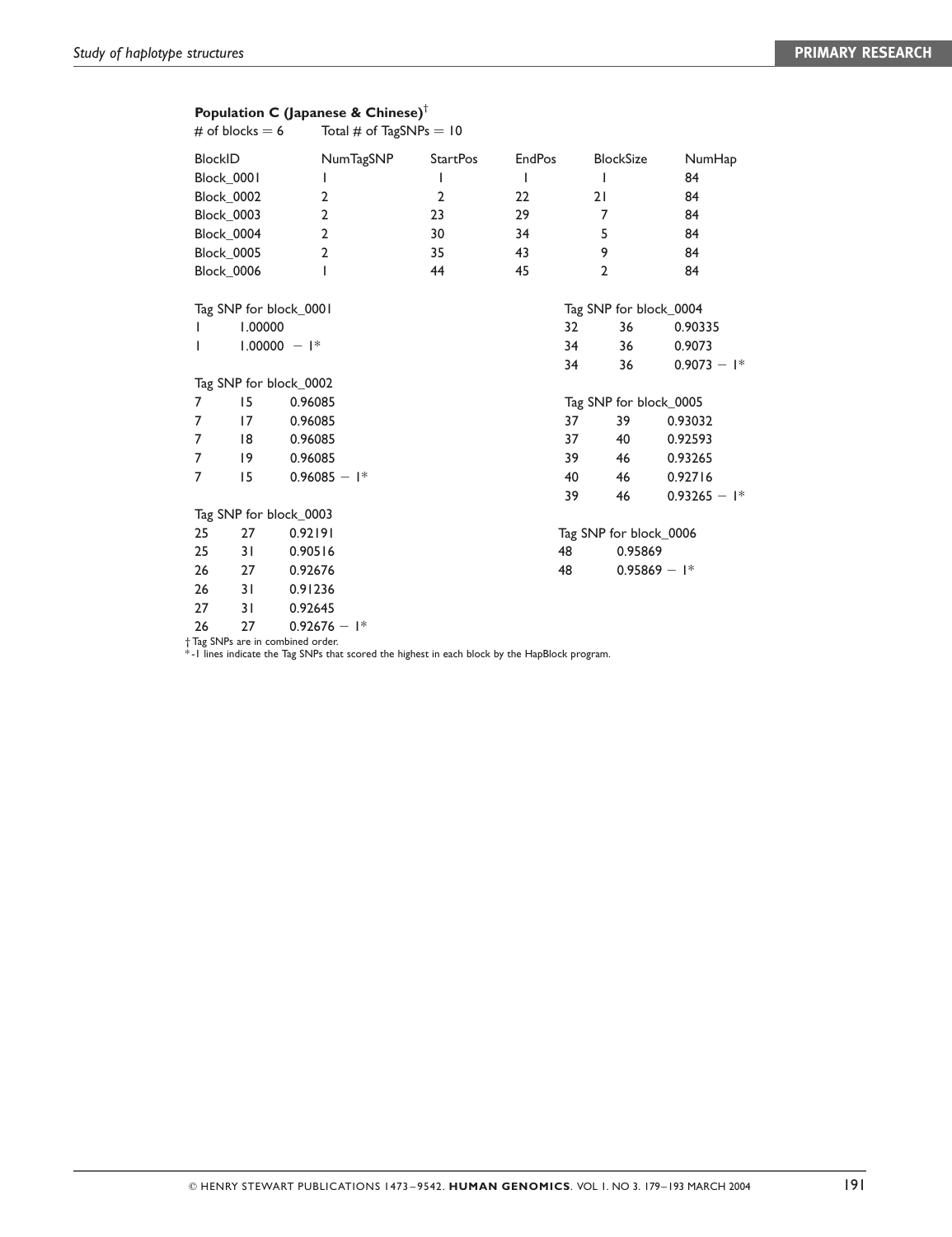# Appendix B

| SNP_ID | <b>COMBINED</b><br><b>ORDER</b> | POP_B<br><b>ORDER</b>   | POP_C<br><b>ORDER</b> | <b>CHROM_POS</b> | <b>POP_B BLOCK</b> | <b>POP_C BLOCK</b> |
|--------|---------------------------------|-------------------------|-----------------------|------------------|--------------------|--------------------|
| 110924 |                                 |                         | ı                     | 40077996         | Block_0001         | Block_0001         |
| 110926 | $\overline{\mathbf{c}}$         | $\overline{\mathbf{c}}$ | $\mathbf 2$           | 40078865         | Block_0001         | <b>Block_0002</b>  |
| 110525 | 3                               | <b>NA</b>               | 3                     | 40104585         | <b>NA</b>          | <b>Block_0002</b>  |
| 110527 | 4                               | 3                       | 4                     | 40112652         | Block_0001         | <b>Block_0002</b>  |
| 110528 | 5                               | 4                       | 5                     | 40120338         | Block_0001         | <b>Block_0002</b>  |
| 110529 | 6                               | 5                       | 6                     | 40120419         | <b>Block_0002</b>  | <b>Block_0002</b>  |
| 3884   | 7                               | 6                       | 7                     | 40131747         | <b>Block_0002</b>  | <b>Block_0002</b>  |
| 117587 | 8                               | 7                       | 8                     | 40147031         | <b>Block_0002</b>  | <b>Block_0002</b>  |
| 117590 | 9                               | 8                       | 9                     | 40147256         | <b>Block_0002</b>  | <b>Block_0002</b>  |
| 91037  | $\overline{10}$                 | 9                       | $\overline{10}$       | 40159355         | <b>Block_0002</b>  | <b>Block_0002</b>  |
| 82256  | $\mathbf{H}$                    | $\overline{10}$         | $\mathbf{H}$          | 40162170         | <b>Block_0003</b>  | <b>Block_0002</b>  |
| 117575 | 12                              | $\mathbf{H}$            | <b>NA</b>             | 40163399         | <b>Block_0003</b>  | <b>NA</b>          |
| 117578 | 3                               | 2                       | <b>NA</b>             | 40163843         | <b>Block_0003</b>  | <b>NA</b>          |
| 3943   | 4                               | 3                       | 12                    | 40163920         | <b>Block_0003</b>  | <b>Block_0002</b>  |
| 2442   | 15                              | 4                       | 3                     | 40164108         | <b>Block_0003</b>  | <b>Block_0002</b>  |
| 117580 | 16                              | 15                      | 4                     | 40164192         | <b>Block_0003</b>  | <b>Block_0002</b>  |
| 117581 | 17                              | 16                      | 15                    | 40164236         | <b>Block_0003</b>  | <b>Block_0002</b>  |
| 117582 | 8                               | 17                      | 16                    | 40164840         | <b>Block_0003</b>  | <b>Block_0002</b>  |
| 117583 | 9                               | 8                       | 17                    | 40165138         | <b>Block_0003</b>  | <b>Block_0002</b>  |
| 37728  | 20                              | 9                       | 8                     | 40165262         | <b>Block_0003</b>  | <b>Block_0002</b>  |
| 14523  | 21                              | <b>NA</b>               | 9                     | 40166038         | <b>NA</b>          | <b>Block_0002</b>  |
| 82025  | 22                              | 20                      | 20                    | 40166144         | Block_0004         | <b>Block_0002</b>  |
| 84395  | 23                              | 21                      | 21                    | 40168971         | Block_0004         | <b>Block_0002</b>  |
| 117586 | 24                              | 22                      | 22                    | 40173352         | Block_0004         | <b>Block_0002</b>  |
| 117592 | 25                              | 23                      | 23                    | 40182141         | Block_0004         | Block_0003         |
| 117593 | 26                              | 24                      | 24                    | 40182498         | Block_0004         | Block_0003         |
| 117596 | 27                              | 25                      | 25                    | 40207457         | <b>Block_0005</b>  | Block_0003         |
| 26726  | 28                              | 26                      | 26                    | 40218483         | <b>Block_0005</b>  | Block_0003         |
| 16893  | 29                              | 27                      | 27                    | 40229786         | <b>Block_0005</b>  | Block_0003         |
| 11692  | 30                              | 28                      | 28                    | 40241571         | <b>Block_0005</b>  | Block_0003         |
| 117608 | 31                              | 29                      | 29                    | 40242422         | <b>Block_0006</b>  | Block_0003         |
| 32936  | 32                              | 30                      | 30                    | 40249849         | <b>Block_0006</b>  | Block_0004         |
| 117566 | 33                              | 31                      | 31                    | 40250303         | <b>Block_0006</b>  | Block_0004         |
| 44133  | 34                              | 32                      | 32                    | 40250387         | <b>Block_0006</b>  | Block_0004         |
| 117567 | 35                              | 33                      | 33                    | 40256951         | <b>Block_0006</b>  | Block_0004         |
| 23139  | 36                              | 34                      | 34                    | 40257384         | <b>Block_0007</b>  | Block_0004         |
| 118681 | 37                              | 35                      | 35                    | 40283200         | Block_0007         | <b>Block_0005</b>  |
| 99869  | 38                              | 36                      | 36                    | 40283420         | Block_0008         | <b>Block_0005</b>  |
| 2584   | 39                              | 37                      | 37                    | 40284703         | <b>Block_0008</b>  | <b>Block_0005</b>  |
| 118669 | 40                              | 38                      | 38                    | 40285521         | <b>Block_0008</b>  | <b>Block_0005</b>  |
| 118674 | 41                              | 39                      | 39                    | 40294440         | Block_0008         | <b>Block_0005</b>  |
| 30109  | 42                              | 40                      | 40                    | 40295018         | Block_0008         | <b>Block_0005</b>  |
|        | 43                              |                         |                       |                  |                    | <b>Block_0005</b>  |
| 118676 |                                 | 41                      | 41                    | 40300494         | Block_0008         |                    |
| 88347  | 44                              | 42                      | <b>NA</b>             | 40303907         | Block_0008         | <b>Block_0005</b>  |
| 118679 | 45                              | 43                      | 42                    | 40303949         | Block_0008         | <b>NA</b>          |
| 88348  | 46                              | 44                      | 43                    | 40303993         | <b>Block_0009</b>  | <b>Block_0005</b>  |
| 3742   | 47                              | 45                      | 44                    | 40314969         | <b>Block_0009</b>  | <b>Block_0006</b>  |
| 54     | 48                              | 46                      | 45                    | 40315218         | <b>Block_0009</b>  | <b>Block_0006</b>  |